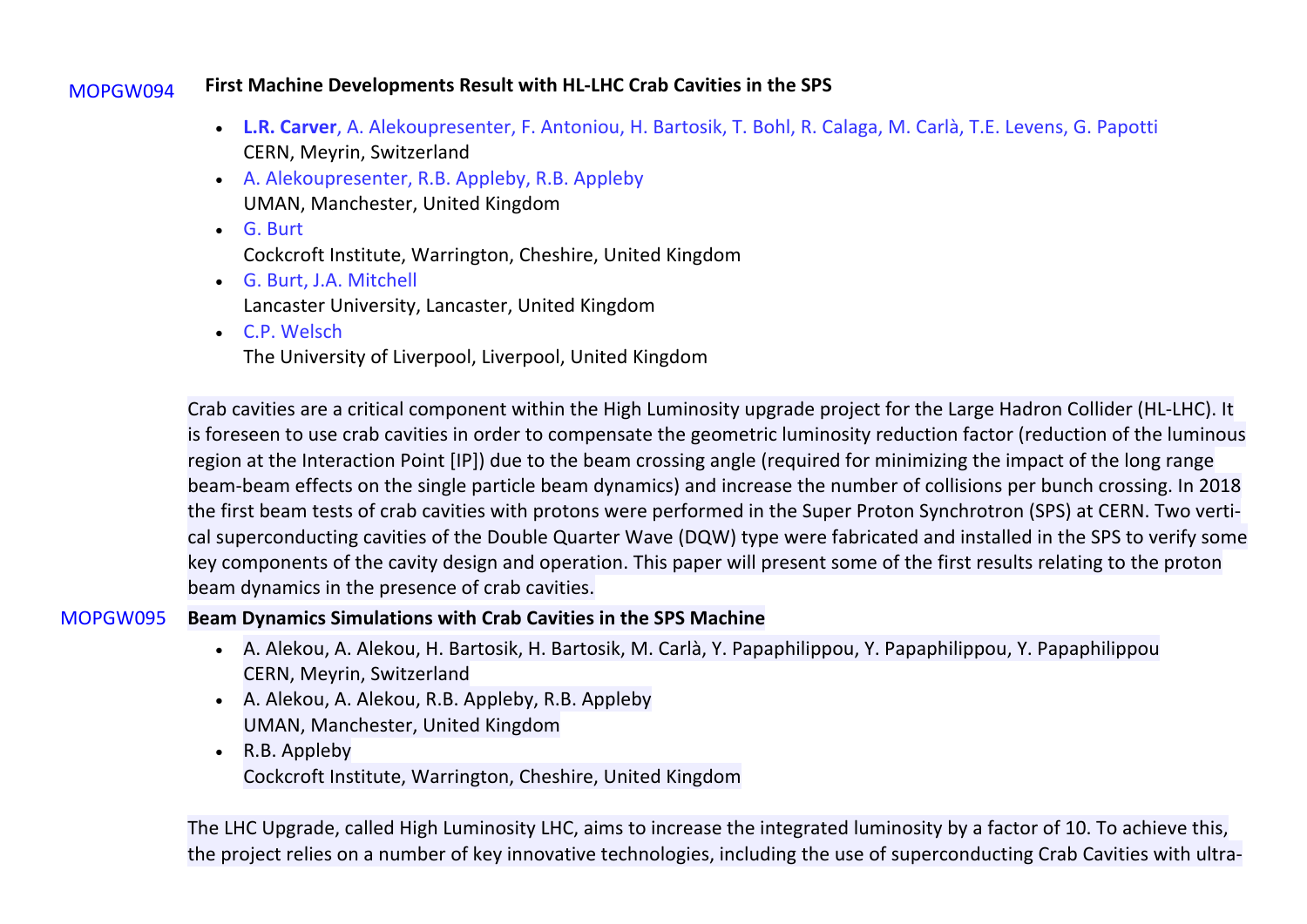precise phase control for beam rotation. A set of prototype Crab Cavities has been recently installed in the second largest machine of CERN, the Super Proton Synchrotron (SPS), that operated as a test-bed from May to November of 2018. The tight LHC constraints call for axially non-symmetric cavity designs that introduce high order multipole components. Furthermore, the Crab Cavities in the presence of SPS non-linearities can affect the long term stability of the beam. This paper presents how the SPS dynamic aperture is affected for different cavity, machine and beam configurations.

MOPGW096 **Beam Dynamics in MBA Lattices with Different Chromaticity Correction Schemes**

- SUSPFO115 **use link to see paper's listing under its alternate paper code**
	- L. Hoummi, J. Resta-López, C.P. Welsch Cockcroft Institute, Warrington, Cheshire, United Kingdom
	- L. Hoummi, J. Resta-López, C.P. Welsch The University of Liverpool, Liverpool, United Kingdom
	- A. Loulergue, R. Nagaoka SOLEIL, Gif-sur-Yvette, France

Ultra-low emittance lattices are being studied for the future upgrade of the 2.75 GeV SOLEIL storage ring. The candidate baseline lattice was inspired by the ESRF-EBS-type Multi-Bend-Achromat (MBA) lattice, introducing a (-I) transformation to compensate the nonlinear impact of sextupoles thanks to the lattice symmetry and tight control of the betatron phase advance between sextupoles. Whilst the final performance is still being optimized, other types of lattices are being considered for SOLEIL: This includes the so-called High-Order Achromat (HOA) lattice. Though the (-I) scheme provides a large on-momentum transverse dynamic aperture in 4D, its off-momentum performance is rather limited. 6D studies reveal intrinsic offmomentum transverse oscillations which are likely to result from a nonlinear increase in path length. This contribution presents the effects from the inhomogeneous sextupole distribution in the (-I) scheme and compares them with the HOA lattice.

### MOPGW097 **SOLEIL Storage Ring Upgrade Performance in Presence of Lattice Imperfections**

• A. Vivoli, A. Bence, P. Brunelle, A. Gamelin, L. Hoummipresenter, A. Loulergue, L.S. Nadolski, R. Nagaoka, M.- A. Tordeux SOLEIL, Gif-sur-Yvette, France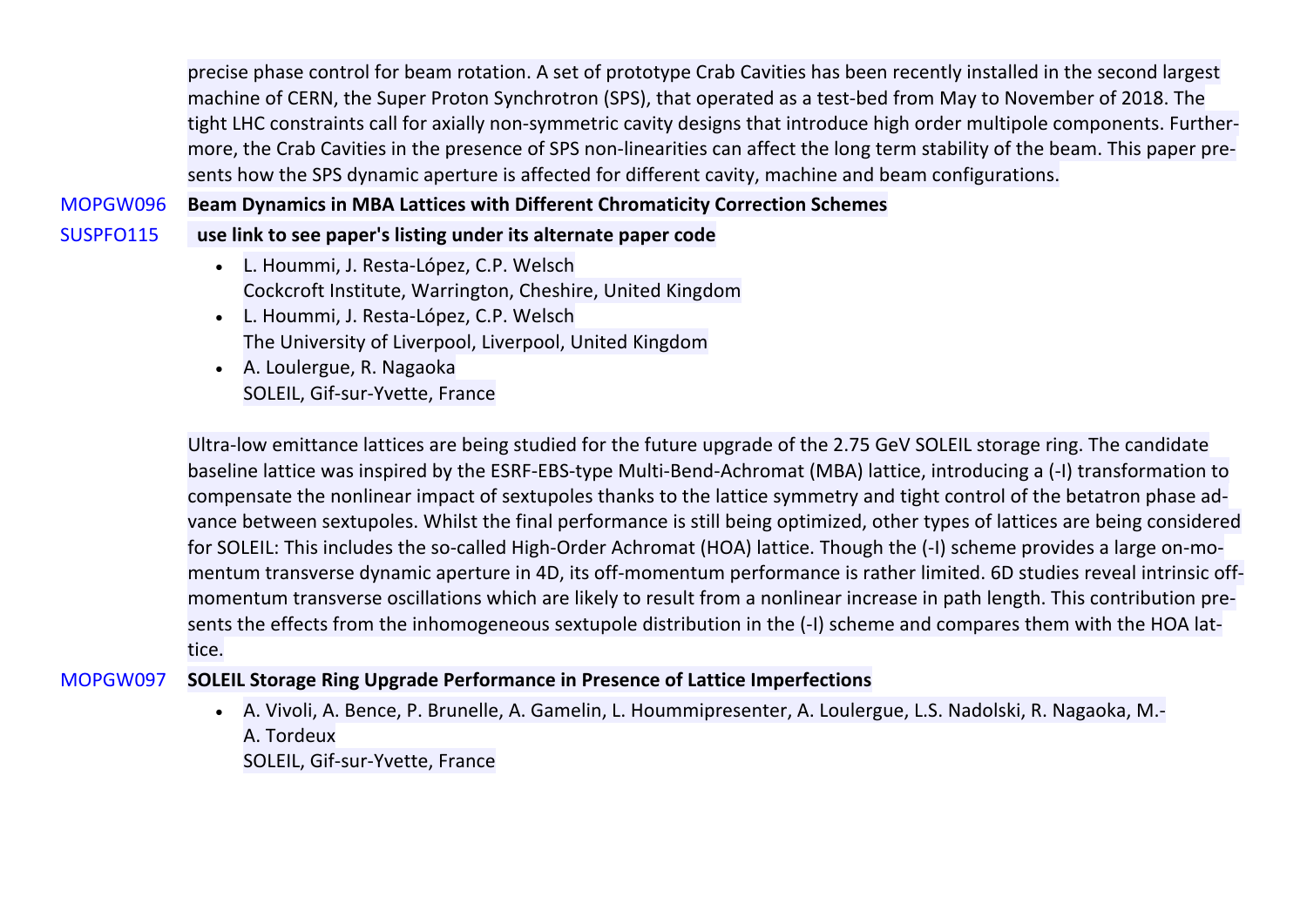The design for the upgrade of the SOLEIL third generation light source is progressing. At the present stage, different lattices are evaluated as possible candidates for the storage ring upgrade and an important factor for the comparison of their performances is the robustness against lattice imperfections. The strategy for this study consists in defining a set of misalignments of the lattice elements and field errors of the magnets that are expected to be attained after the commissioning, applying them to the lattice models and correcting them using response matrix based techniques. A dedicated algorithm was developed in Accelerator Toolbox in order to accomplish this procedure and compare the different lattices. In this paper the results of this study at the current state are presented, including the considered lattice imperfections, the correction method applied and the final performance of the lattices.

### MOPRB005 **Study of Higher-Order Achromat Lattice as an Alternative Option for the SOLEIL Storage Ring Upgrade**

- R. Nagaoka, A. Bence, P. Brunelle, L. Hoummi, A. Loulergue, A. Nadji, L.S. Nadolski, M.-A. Tordeux, A. Vivoli SOLEIL, Gif-sur-Yvette, France
- A. Gamelin LAL, Orsay, France

A ring composed of 20 symmetrical 7BA cells in which of a pair of chromaticity correcting sextupoles placed around horizontal dispersion bumps à la ESRF-EBS was developed as a baseline lattice for the SOLEIL storage ring upgrade (presented at IPAC2018). The strict phase relation between the two dispersion bumps provides an efficient way of optimizing the (on-momentum) nonlinear optics with a limited number of sextupoles. As an alternative, a scheme known as Higher-Order Achromat (HOA) develops a MBA (Multi-Bend Achromat) lattice where chromaticity correcting sextupoles are distributed in each M unit cell with a strict phase relation cell-wise such as to cancel basic geometric and chromatic resonance driving terms. The beam dynamics in a 20-fold 7BA HOA ring is compared with those of the baseline lattice, with focus on off-momentum properties such as Touschek lifetime, which are important for medium energy rings like SOLEIL. The robustness against errors, the reduction of the ring symmetry by introducing 4 longer straight sections, as well as a horizontal dispersion bump to cope with longitudinal on-axis injection scheme are also presented.

### MOPRB060 **Simulating Novel Collimation Schemes for High-Luminosity LHC With Merlin++**

- S.C. Tygier, R.B. Applebypresenter UMAN, Manchester, United Kingdom
- R.J. Barlow, S. Rowan IIAA, Huddersfield, United Kingdom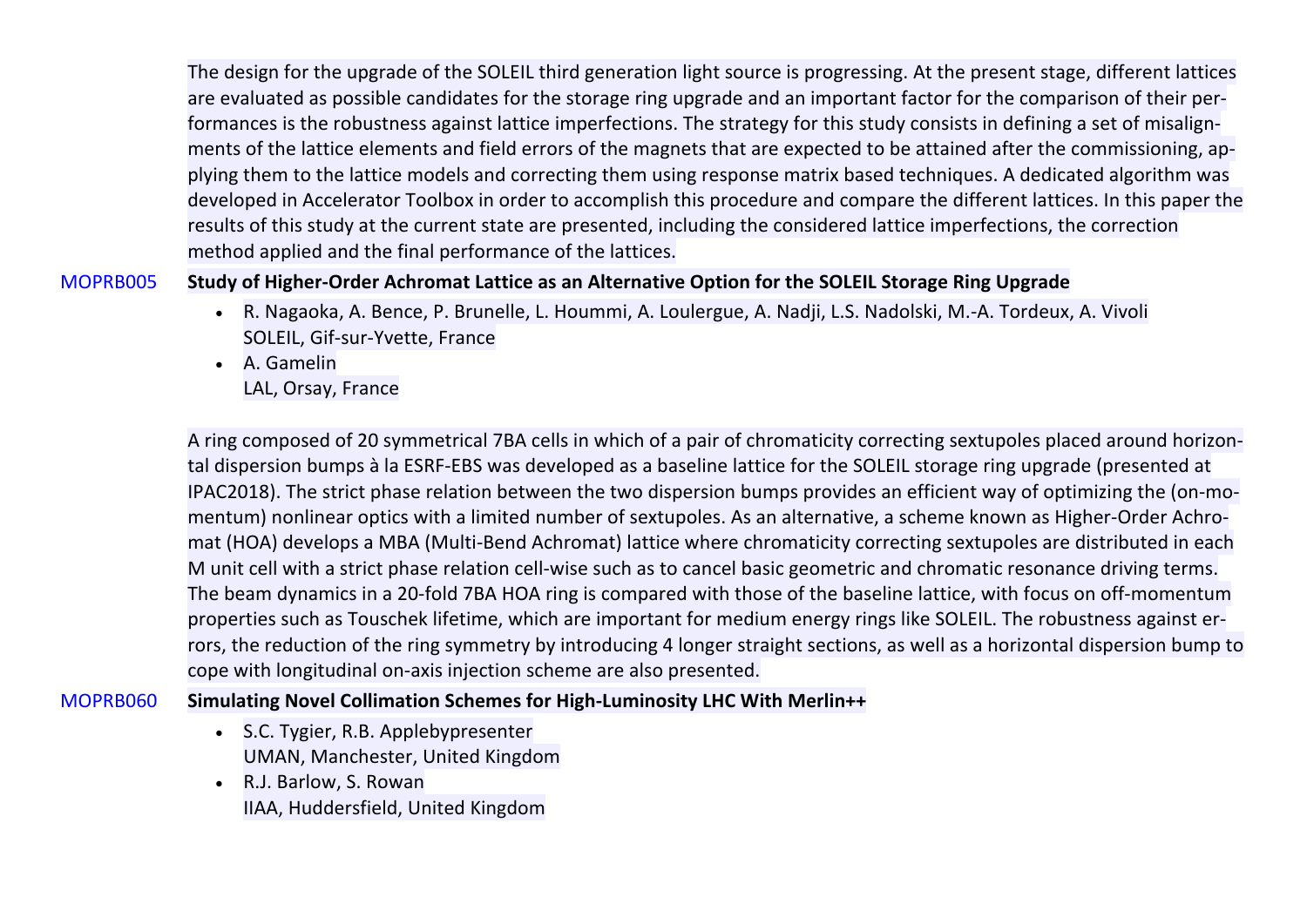Due to the large stored beam energy in the HL-LHC new collimation technologies must be used to protect the machine. Active halo control of the proton beam halo with a Hollow Electron Lens can give a kick to protons at the edge of the beam without effecting the core. Various modes of operation are possible for example the electron lens can have a continuous current or it can be pulsed to different amplitudes for each passage of the proton beam. In this article we use Merlin++ simulations to show the performance of these modes for HL-LHC parameters. We also present recent simulations comparing scattering models in Merlin++.

### MOPRB061 **Simulations and Measurements of Coherent Synchrotron Radiation at the MAX-IV Short Pulse Facility**

- B.S. Kyle University of Manchester, Manchester, United Kingdom
- R.B. Applebypresenter UMAN, Manchester, United Kingdom
- M. Brandin, E. Mansten, S. Thorin MAX IV Laboratory, Lund University, Lund, Sweden
- T.H. Pacey STFC/DL/ASTeC, Daresbury, Warrington, Cheshire, United Kingdom
- P.H. Williams Cockcroft Institute, Warrington, Cheshire, United Kingdom
- J. Wolfenden

The University of Liverpool, Liverpool, United Kingdom

The Coherent Synchrotron Radiation (CSR) interaction is a source of unwanted correlated energy spread in short-bunch Free-Electron Lasers (FEL), diluting the desired FEL spectrum and reducing the total brightness of the light source. Many accelerator codes make use of 1-dimensional approximations in the calculation of the CSR-wake, which breaks down for bunch dimensions typical within bunch compressor dipoles in FELs. General Particle Tracer simulations of the CSR interaction make use of the 3-dimensional bunch distribution, making it advantageous in modelling the short-bunch, high aspect ratio regimes typical of modern 4th-generation light sources. Measurements of THz CSR emitted from the final bunch compressor dipole of the SP02 beamline at the MAX-IV Short Pulse Facility (SPF) were used, alongside start-to-end GPT and Elegant simulations, to characterize coherent radiation emission across a broad range of bunch lengths.

MOPRB062 **nuSTORM Decay Ring**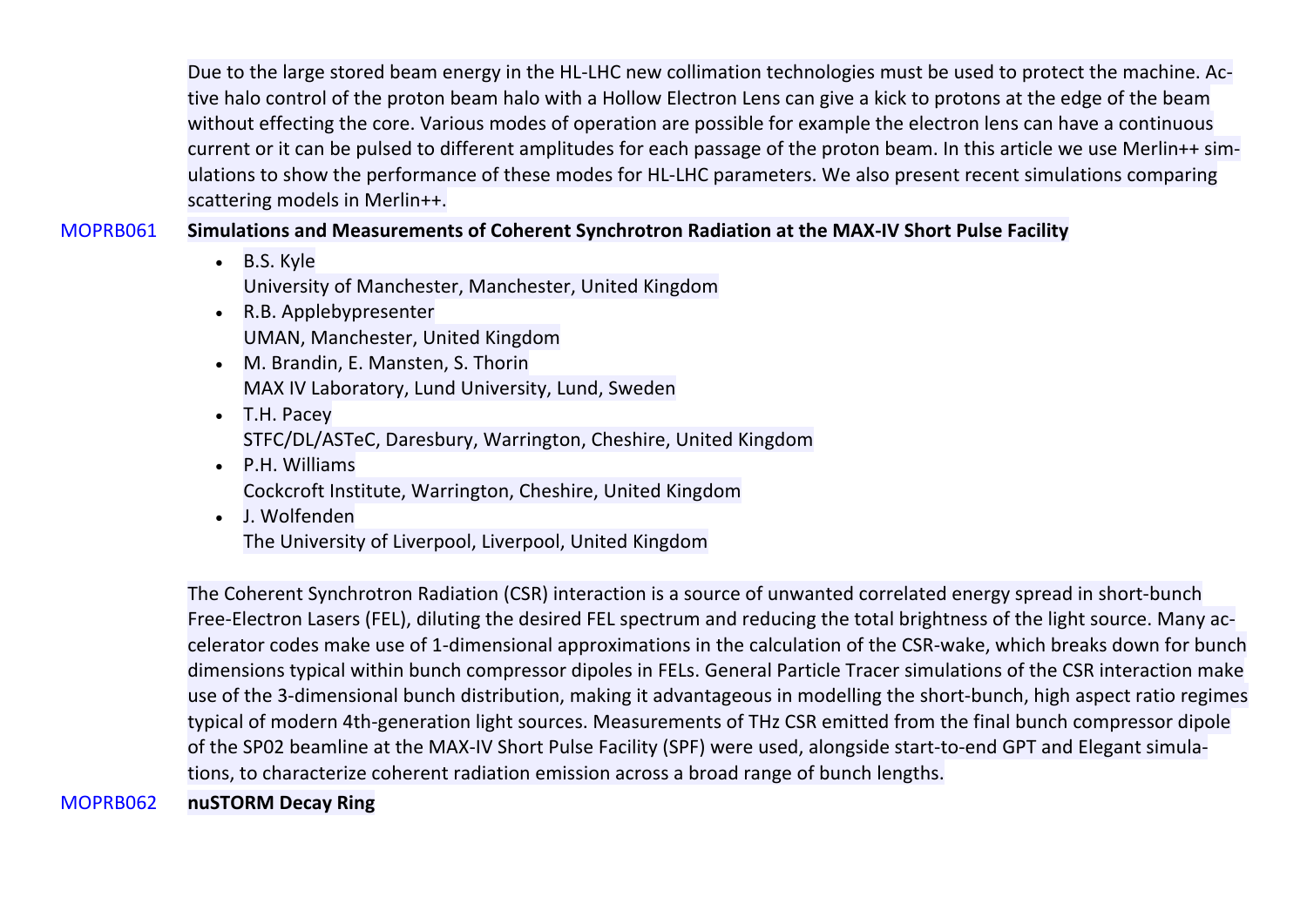- J.-B. Lagrange STFC/RAL/ISIS, Chilton, Didcot, Oxon, United Kingdom
- R.B. Appleby, S.C. Tygier UMAN, Manchester, United Kingdom
- J. Pasternak STFC/RAL, Chilton, Didcot, Oxon, United Kingdom
- J. Pasternak Imperial College of Science and Technology, Department of Physics, London, United Kingdom

Precise neutrino cross section measurements and search for sterile neutrinos can be done with neutrino beams produced from muons decaying in a storage ring due to its precisely known flavour content and spectrum. In the proposed nuSTORM facility pions would be directly injected into a racetrack storage ring, where circulating muon beam would be captured. The storage ring has three options: a FODO solution with large aperture quadrupoles, a racetrack FFA (Fixed Field Alternating gradient) using the recent developments in FFAs and a hybrid solution of the two previous options. Machine parameters, linear optics design and beam dynamics of the hybrid solution are discussed in this paper.

## MOPRB065 **Enhancing Experimental Prospects With Low Energy Antiprotons**

- C.P. Welsch Cockcroft Institute, Warrington, Cheshire, United Kingdom
- C.P. Welsch The University of Liverpool, Liverpool, United Kingdom

Funding: This project has received funding from the European Union's Horizon 2020 research and innovation programme under the Marie SkłodowskaCurie grant agreement No 721559.

The Extra Low Energy Antiproton ring (ELENA) is a critical upgrade to the Antiproton Decelerator (AD) at CERN and saw the first beam in 2018. ELENA will significantly enhance the achievable quality of low energy antiproton beams and enable new experiments. To fully exploit the potential of this new facility, advances are required in numerical tools that can adequately model beam transport, life time and interaction, beam diagnostics tools and detectors to fully characterize the beam's properties, as well as in novel experiments that take advantage of the enhanced beam quality that ELENA can provide. These research areas are in the heart of the pan-European research and training network AVA (Accelerators Validating Antimatter physics) which started in 2017. This contribution presents research results within AVA on the performance of ultra-thin diamond membranes, electron cooling and beam life time studies of low energy ion and antiproton beams, as well as efficient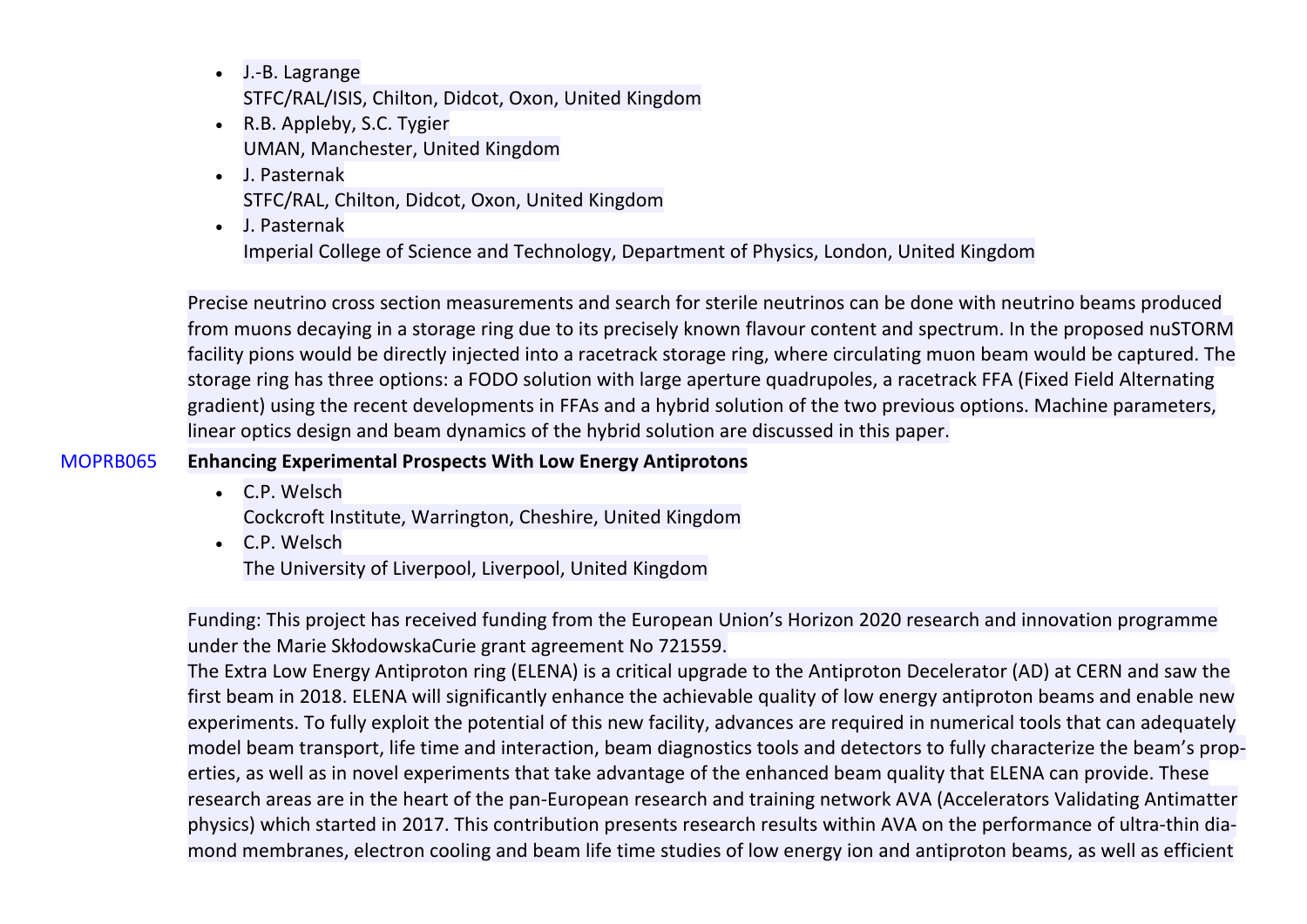integration and performance optimization of cryogenic detectors in ELENA and associated trap experiments. These results are used to describe the optimum layout of a state-of-the-art low energy antiproton facility and associated experiments.

## TUPMP051 **MULTIPACTOR SUPPRESSION BY LASER ABLATION SURFACE ENGINEERING FOR SPACE APPLICATIONS**

- R. Valizadeh, A.N. Hannah, O.B. Malyshev, B.S. Sian STFC/DL/ASTeC, Daresbury, Warrington, Cheshire, United Kingdom
- J.S. Colligon University of Huddersfield, Huddersfield, United Kingdom
- Y. Dan Hitachi High-Technologies Corp., Ibaraki-ken, Japan
- V. R. Dhanak The University of Liverpool, Liverpool, United Kingdom
- J. Mutch STFC/DL, Daresbury, Warrington, Cheshire, United Kingdom
- B.S. Sian UMAN, Manchester, United Kingdom
- N. Sykes Micronanics Laser Solution Center, Didcot, United Kingdom

Developing a surface with low Secondary Electron Yield (SEY) is one of the main ways of mitigating electron cloud and beaminduced electron multipacting in high-energy charged particle accelerators and space-borne RF equipment for communication purposes. In this study we report on the secondary electron yield (SEY) measured from silver coated aluminium alloy asreceived and after laser ablation surface engineering (LASE). Analysis shows the SEY can be reduced by 43% using LASE. EDX and SEM analysis shows it is possible to reduce the SEY whilst maintaining the original surface composition.

# TUPGW008 **PERLE: A High Power Energy Recovery Facility**

- W. Kaabi, I. Chaikovska, A. Stocchi, C. Vallerand LAL, Orsay, France
- D. Angal-Kalinin, J.W. McKenzie, B.L. Militsyn, P.H. Williams STFC/DL/ASTeC, Daresbury, Warrington, Cheshire, United Kingdom
- S.A. Bogacz, A. Hutton, F. Marhauser, R.A. Rimmer, C. Tennant JLab, Newport News, Virginia, USA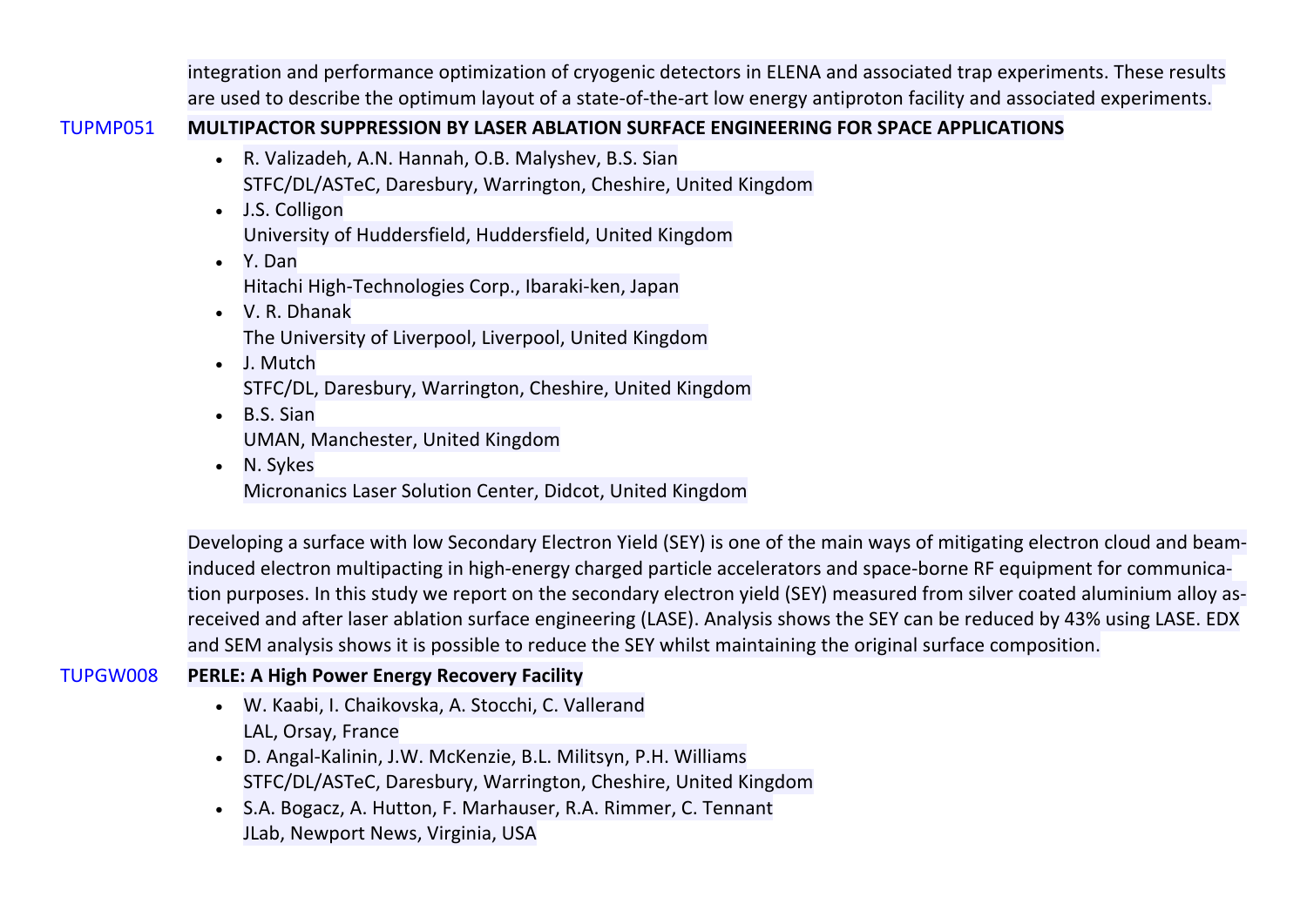- S. Bousson, D. Longuevergne, G. Olivier, G. Olry IPN, Orsay, France
- O.S. Brüning, R. Calaga, L. Dassa, F. Gerigk, E. Jensen, P.A. Thonet CERN, Geneva, Switzerland
- B. Hounsell, M. Klein, C.P. Welsch The University of Liverpool, Liverpool, United Kingdom
- E.B. Levichev, Yu.A. Pupkov BINP SB RAS, Novosibirsk, Russia

PERLE is a proposed high power Energy Recovery Linac, designed on multi-turn configuration, based on SRF technology, to be hosted at Orsay-France in a col-laborative effort between local laboratories: LAL and IPNO, together with an international collaboration involv-ing today: CERN, JLAB, STFC ASTeC Daresbury, Liverpool University and BINP Novosibirsk. PERLE will be a unique leading edge facility designed to push advances in accelerator technology, to provide intense and highly flexible test beams for component development. In its final configuration, PERLE provides a 500 MeV elec-tron beam using high current (20 mA) acceleration during three passes through 801.6 MHz cavities. This presenta-tion outlines the technological choices, the lattice design and the main component descriptions.

# TUPGW085 **A Hard X-Ray Compact Compton Source at CBETA**

- K.E. Deitrick, C. Franck, G.H. Hoffstaetter, V.O. Kostroun, K.W. Smolenski Cornell University (CLASSE), Cornell Laboratory for Accelerator-Based Sciences and Education, Ithaca, New York, USA
- J. Crone, H.L. Owen UMAN, Manchester, United Kingdom
- B.D. Muratori STFC/DL/ASTeC, Daresbury, Warrington, Cheshire, United Kingdom

Compton backscattering at energy recovery linacs (ERLs) promises high flux, high energy x-ray sources in the future, made possible by high quality, high repetition rate electron beams produced by ERLs. CBETA, the Cornell-BNL ERL Test Accelerator currently being built and commissioned at Cornell, is an SRF multi-turn ERL using Non-Scaling Fixed Field Alternating-gradient (NS-FFA) arcs. CBETA has high quality design parameters with an anticipated top energy of 150 MeV on the fourth pass. The expected parameters of a Compton source at CBETA include a top x-ray energy of over 400 keV with a flux on the order of 1012 ph/s. In this paper, we present anticipated parameters and potential applications in science and engineering for this source.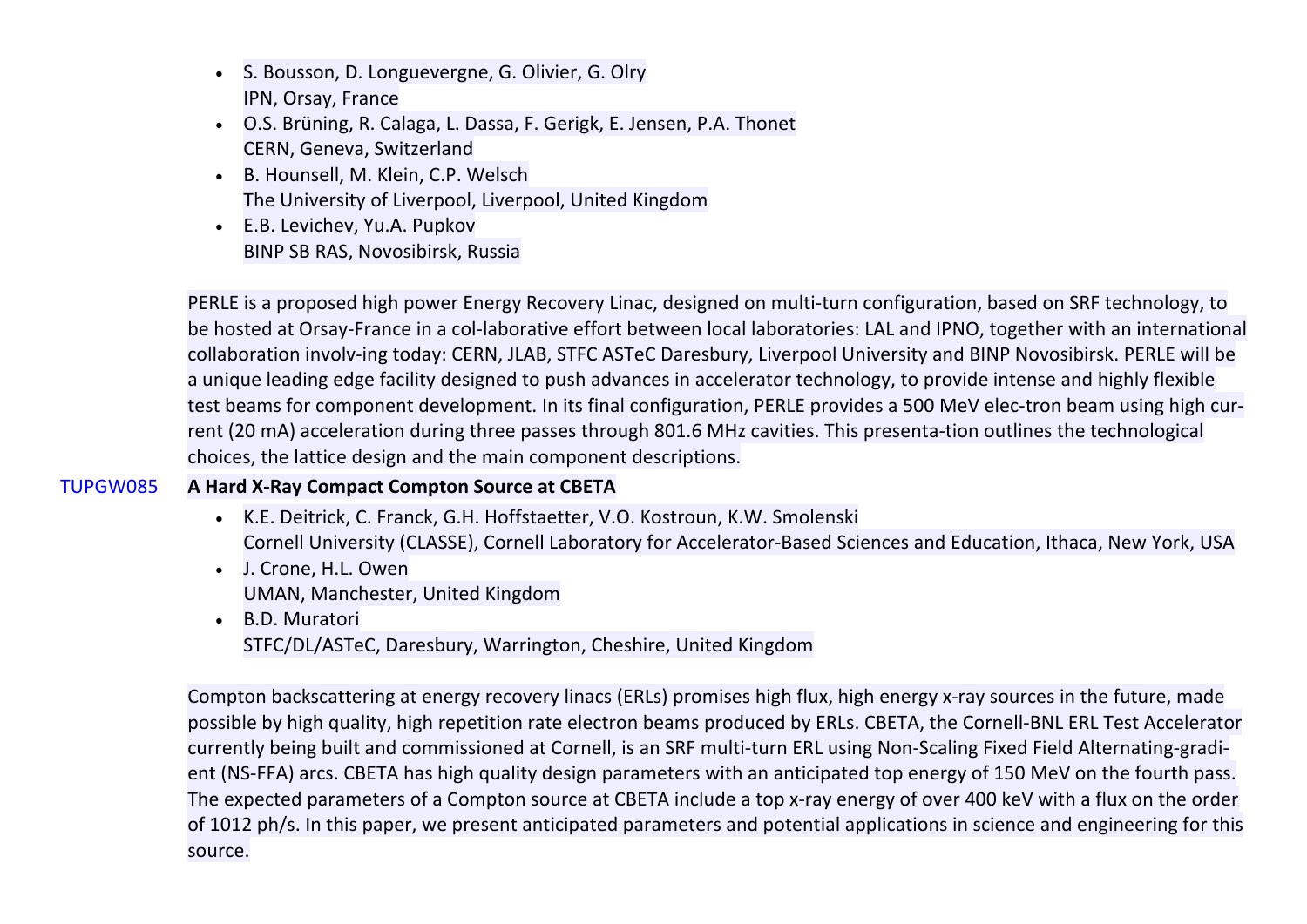#### TUPRB075 **Higher Order Mode Spectra Study of 3.9 GHz Superconducting Radio Frequency Cavities for the European XFEL**

- L. Shi, S. Reiche PSI, Villigen PSI, Switzerland
- N. Baboi, A.A. Sulimov, E. Vogel, T. Wamsat DESY, Hamburg, Germany
- R.M. Jones, N.Y. Joshi UMAN, Manchester, United Kingdom
- P. Pierini ESS, Lund, Sweden

Funding: The work is part of EuCARD2 and was partly funded by the European Commission, GA 312453. It is important to verify both by simulation and experiments the wakefields in superconducting radio frequency (SRF) cavities, which can degrade the electron beam quality considerably or impose excessive heat load if left undamped. In this paper, we investigate the Higher Order Mode (HOM) spectra of the 3.9 GHz SRF cavities, which are assembled in a cryogenic module and are used to linearize the longitudinal phase space of the electron beam in the injector of the European XFEL. The HOM spectra are significantly different from the ones from a single cavity due to the coupling of the modes amongst cavities. The measurements not only provide direct input for the beam dynamics studies but also for the beam instrumentation utilizing these modes. The mode spectra are also investigated with a number of numerical simulations and the comparison with measurements shows favorable agreement.

## TUPRB083 **Status of Clara Front End Commissioning and First User Experiments**

- D. Angal-Kalinin, A.D. Brynes, R.K. Buckley, S.R. Buckley, R.J. Cash, H.M. Castaneda Cortes, J.A. Clarke, P.A. Corlett, L.S. Cowie, K.D. Dumbell, D.J. Dunning, B.D. Fell, P. Goudket, A.R. Goulden, S.A. Griffiths, J. Henderson, F. Jackson, J.K. Jones, N.Y. Joshi, S.L. Mathisen, J.W. McKenzie, K.J. Middleman, B.L. Militsyn, A.J. Moss, B.D. Muratori, T.C.Q. Noakes, T.H. Pacey, M.D. Roper, Y.M. Saveliev, D.J. Scottpresenter, B.J.A. Shepherd, R.J. Smith, E.W. Snedden, M. Surman, N. Thompson, C. Tollervey, R. Valizadeh, D.A. Walsh, T.M. Weston, A.E. Wheelhouse, P.H. Williams STFC/DL/ASTeC, Daresbury, Warrington, Cheshire, United Kingdom
- A.D. Brynes, J.A. Clarke, K.D. Dumbell, D.J. Dunning, P. Goudket, F. Jackson, J.K. Jones, J.W. McKenzie, K.J. Middleman, B.L. Militsyn, A.J. Moss, B.D. Muratori, T.C.Q. Noakes, Y.M. Saveliev, D.J. Scottpresenter, B.J.A. Shepherd, M. Surman, N. Thompson, R. Valizadeh, A.E. Wheelhouse, P.H. Williams Cockcroft Institute, Warrington, Cheshire, United Kingdom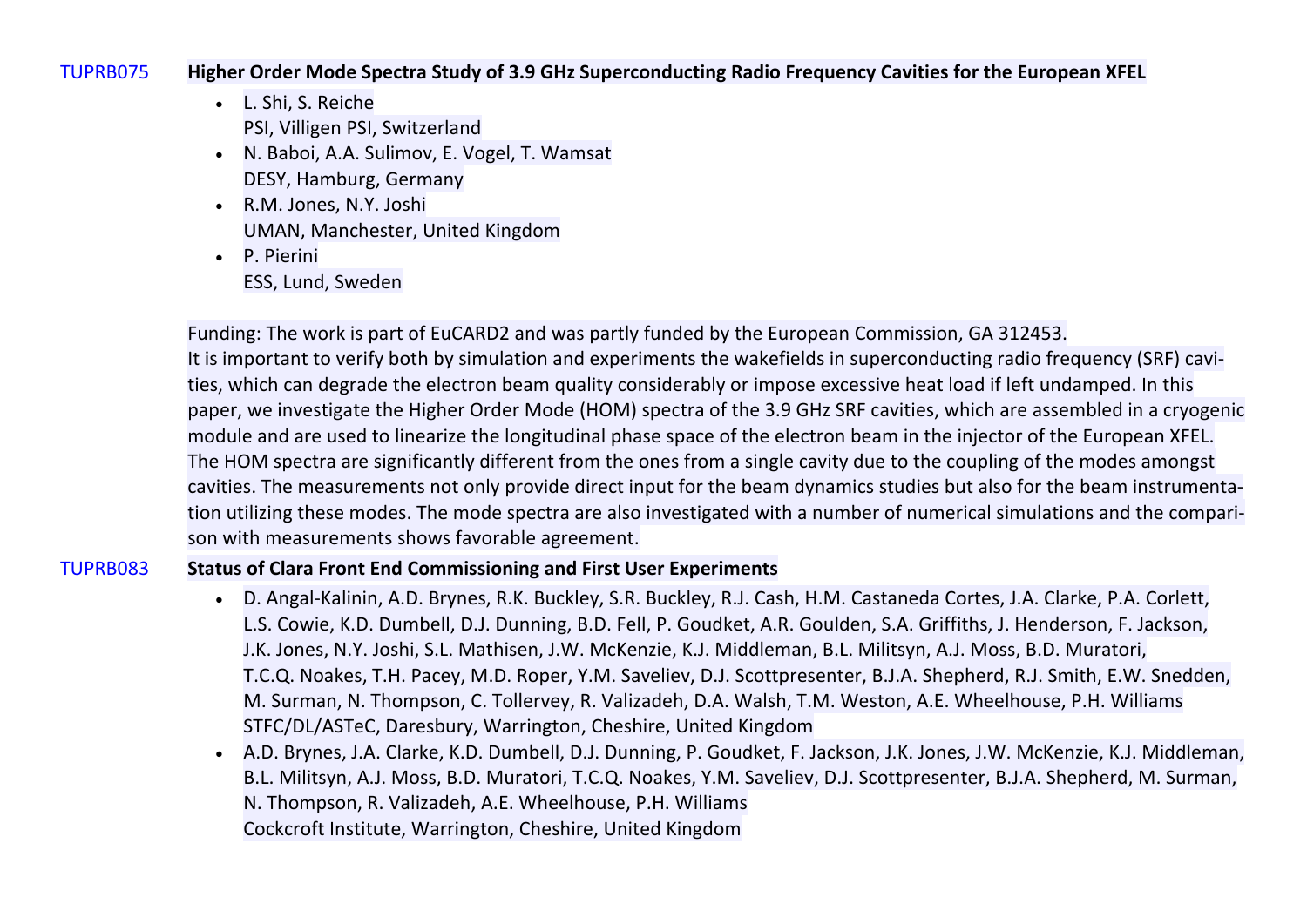- R.F. Clarke, G. Cox, M.D. Hancock, J.P. Hindley, C. Hodgkinson, A. Oates, W. Smith, J.T.G. Wilson STFC/DL, Daresbury, Warrington, Cheshire, United Kingdom
- L.S. Cowie Cockcroft Institute, Lancaster University, Lancaster, United Kingdom
- N.Y. Joshi, T.H. Pacey UMAN, Manchester, United Kingdom

CLARA (Compact Linear Accelerator for Research and Applications) is a test facility for Free Electron Laser (FEL) research and other applications at STFC's Daresbury Laboratory. The first exploitation period using CLARA Front End (FE) provided a range of beam parameters to 12 user experiments. Beam line to Beam Area 1 (BA1) was commissioned and optimised for these experiments, some involving TW laser integration. In addition to the user exploitation programme, significant advances were made to progress on machine development. This paper summarises these developments and presents the near future plan for CLARA.

## TUPRB084 **High Level Software Development Framework and Activities on VELA/CLARA**

- D.J. Scott, A.D. Brynes, M.P. King STFC/DL/ASTeC, Daresbury, Warrington, Cheshire, United Kingdom
- A.D. Brynes, D.J. Scott Cockcroft Institute, Warrington, Cheshire, United Kingdom

The success of modern particle accelerators depends on good high level software. Over the past few years an integrated framework has been developed to better connect machine physicists to VELA/CLARA at the STFC's Daresbury laboratory. This framework is comprised of a number of tools, including, a c++/Python API to interface to the EPICS control system with which all High Level Software can be developed. The API is encapsulated, extensible and designed to grow as further Phases of CLARA are installed. The API is seamlessly integrated with the VELA/CLARA virtual accelerator and other activities by the simulations group. As well as presenting the design choices and methodology we will give an overview of the first control room applications built using our tools and how they will form the basis for a new programme of machine learning and optimisation on CLARA.

### TUPRB108 **Mechanical Design of a Dielectric Wakefield Dechirper System for CLARA**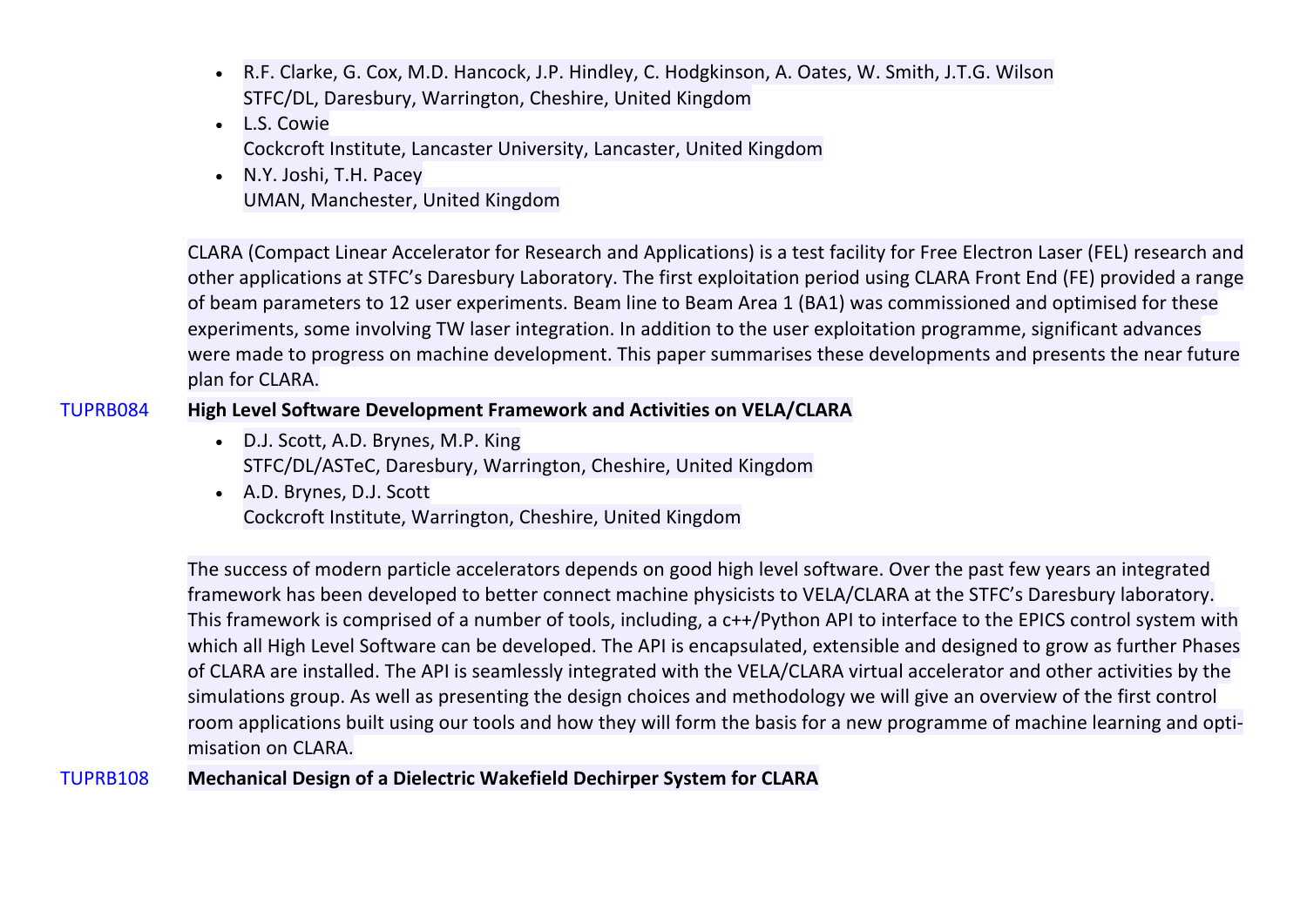• M. Colling, D.J. Dunning, B.D. Fell, T.H. Pacey, Y.M. Saveliev STFC/DL/ASTeC, Daresbury, Warrington, Cheshire, United Kingdom

STFC Daresbury Laboratory are developing a compact electron beam energy dechirper system, based on dielectric wakefield structure, for the on-site electron accelerator CLARA (Compact Linear Accelerator for Research and Applications). CLARA will be an experimental free electron laser (FEL) facility operating at 250MeV and will be a test bed for a variety of novel FEL schemes. The dechirper dielectric quartz plates will induce wakefields within the structure which can remove the beam chirp that is initially introduced to compress the electron bunch longitudinally. Removing or adjusting the amount of chirp enables researchers to reduce or adjust the bunch energy/momentum spread, expanding the FEL capabilities. The attachment and alignment of the quartz plates present numerous mechanical design challenges that require high precision manufacturing and quartz plate positioning via fiducialisation. This paper will review the dechirper specifications, the chosen design solutions, measured mechanical performance, and the expected effect of the dechirper on CLARA FEL operation.

## TUPTS065 **RF Conditioning of the CLARA 400 Hz Photoinjector**

• L.S. Cowie, D.J. Scott

STFC/DL/ASTeC, Daresbury, Warrington, Cheshire, United Kingdom

Automated conditioning of the 400 Hz photoinjector for CLARA was begun and the conditioning program refined. The conditioning was performed at 100 Hz. Masks were used to detect breakdowns in the reflected power and phase, and the breakdown rate was limited to 5x106 breakdowns per pulse. The cavity gradient and breakdown rate evolution over the conditioning time is presented. Post-pulse multipactor and other evidence of electron effects were detected. Possible mechanisms for this are discussed. The conditioning was interrupted by breakdown in the waveguide after reaching 2.5 MW, and will be resumed after the planned 6 month shutdown of CLARA.

TUPTS066 **Re-optimisation of the ALICE Gun Upgrade Design for the 500-pC Bunch Charge Requirements of PERLE**

- SUSPFO116 **use link to see paper's listing under its alternate paper code**
	- B. Hounsell, M. Klein, C.P. Welsch The University of Liverpool, Liverpool, United Kingdom
	- B. Hounsell, B.L. Militsyn, T.C.Q. Noakes, C.P. Welsch Cockcroft Institute, Warrington, Cheshire, United Kingdom
	- B. Hounsell, W. Kaabi LAL, Orsay, France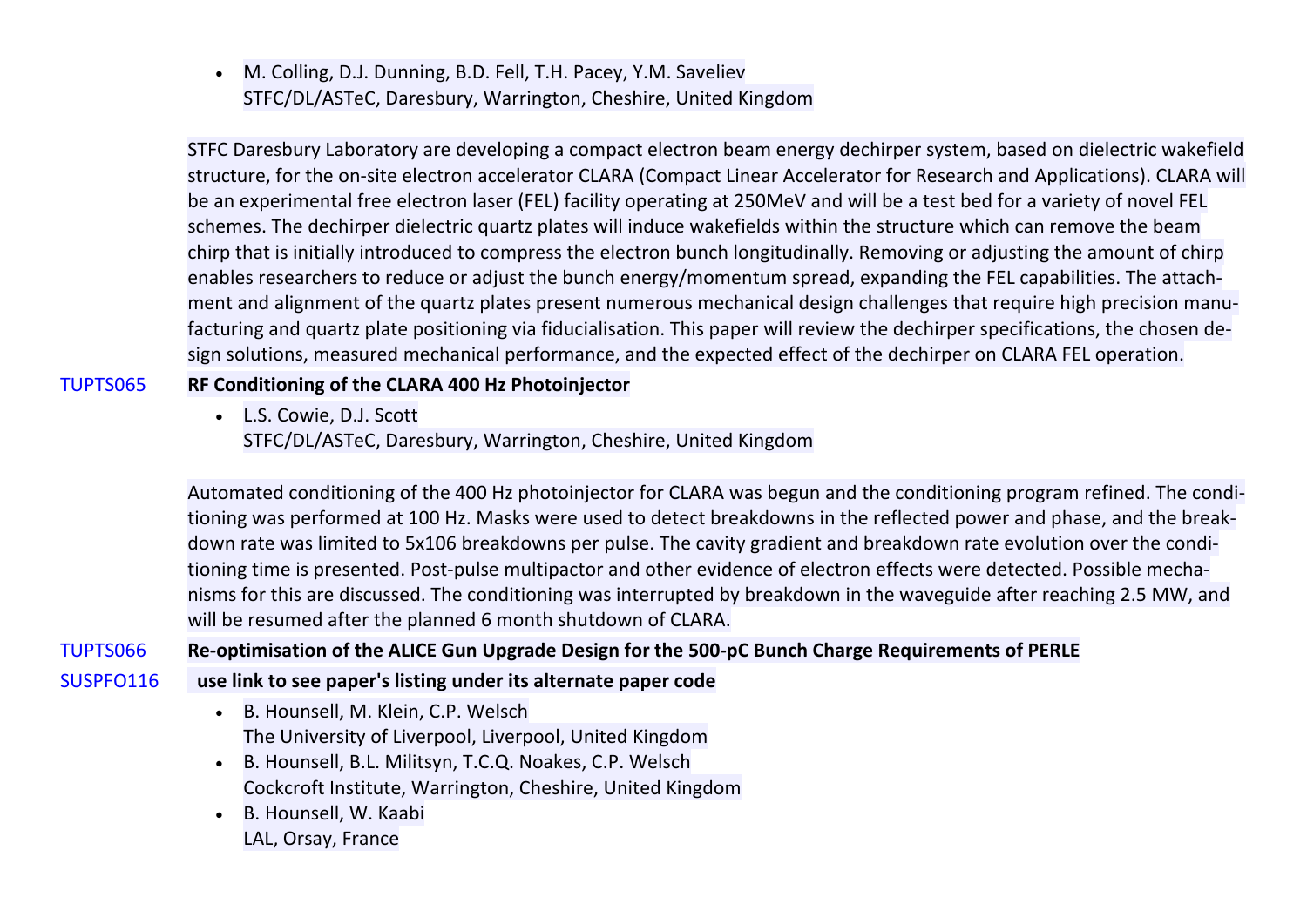• B.L. Militsyn, T.C.Q. Noakes STFC/DL/ASTeC, Daresbury, Warrington, Cheshire, United Kingdom

The injector for PERLE, a planned ERL test facility, must be capable of delivering 500 pC bunches at a repetition rate of 40.1 MHz to provide a beam with 20 mA average current with a projected rms emittance of less than 6 mm mrad. This must be achieved at two different operational voltages 350 kV and 220 kV for unpolarised and polarised operation respectively. The PERLE injector will be based on an upgrade of a DC photocathode electron gun operated previously at ALICE ERL at Daresbury. The upgrade will add a load lock system for photocathode interchange. This paper presents the results of a re-optimisation of the electrode system as ALICE operated with a bunch charge of around 80 pC while PERLE needs a bunch charge of 500 pC. This re-optimisation was done using the many-objective genetic algorithm NSGAIII to minimise both the slice emittance and transverse beam size for both required operational voltages.

### WEPGW090 **Emittance Evolution of Low Energy Antiproton Beams in the Presence of Deceleration and Cooling**

- J.R. Hunt, J. Resta-López, C.P. Welsch The University of Liverpool, Liverpool, United Kingdom
- C. Carli, B. Dupuy, D. Gamba CERN, Geneva, Switzerland
- J.R. Hunt, J. Resta-López, C.P. Welsch Cockcroft Institute, Warrington, Cheshire, United Kingdom

The commissioning of the Extra Low Energy Antiproton (ELENA) ring has been completed before the start of the second long shutdown (LS2) at CERN. First beams to an experiment in a new experimental zone have as well already been delivered. ELENA will begin distributing 100 keV cooled antiproton beams to all antimatter experiments in 2021. This contribution presents measurements made using a novel scraping algorithm capable of determining the emittance of non-Gaussian beams in the presence of dispersive effects. The emittance is sampled during various sections of the ELENA deceleration cycle, investigating the efficiency of the electron cooler and extracting additional information from the beam. The electron cooler is shown to effectively reduce the transverse phase space after blow-up during deceleration. The beam is characterised before extraction for the purpose of tracking and optimisation of the new electrostatic transfer lines currently being installed. Finally, the application of the scraping algorithm to other machines with a scraper located in a dispersive region is discussed. WEPGW093 **Commissioning of the Prototype for a New Gas Curtain Beam Profile Monitor Using Beam Induced Fluorescence for HL-**

**LHC**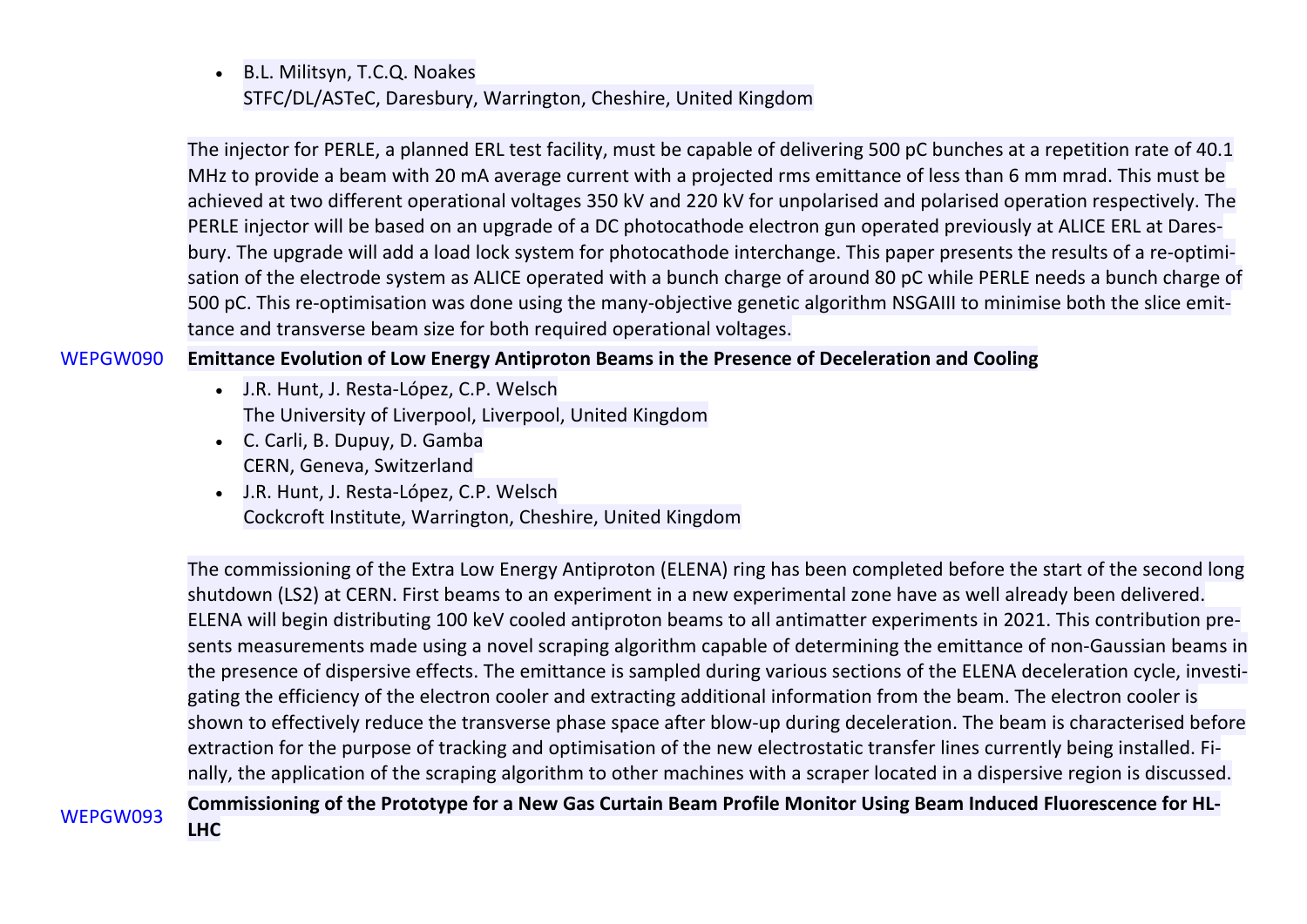- A. Salehilashkajani, C.P. Welsch, H.D. Zhangpresenter The University of Liverpool, Liverpool, United Kingdom
- M. Ady, N. Chritin, J. Glutting, O.R. Jones, R. Kersevan, T. Marriott-Dodington, S. Mazzoni, A. Rossi, G. Schneider, R. Veness

CERN, Geneva, Switzerland

- P. Forck, S. Udrea GSI, Darmstadt, Germany
- C.P. Welsch, H.D. Zhangpresenter Cockcroft Institute, Warrington, Cheshire, United Kingdom

Funding: This work is supported by the HLLHCUK project and the STFC Cockcroft Institute core grant No. ST/G008248/1. A new supersonic gas-jet curtain based beam profile monitor is under development for minimally invasive simultaneous transverse profile diagnostics of proton and electron beams, at pressures compatible with LHC. The monitor makes use of a thin gas-jet curtain angled at 45 degrees with respect to the charged particle beams. The fluorescence caused by the interaction between the curtain and the beam can then be detected using a dedicated imaging system to determine its transverse profile. This contribution details design features of the monitor, discusses the gas-jet curtain formation and presents various experimental tests, including profile measurements of an electron beam using nitrogen and neon curtains. The gasjet density was estimated by correlating it with the number of photons detected by the camera. These measurements are then compared with results obtained using a movable pressure gauge. This monitor has been commissioned in collaboration with CERN, GSI and the University of Liverpool. It serves as a first prototype of a final design that will be placed in the LHC beam line to measure the profile of the proton beam.

## WEPGW095 **Coherent Transition Radiation Spatial Imaging as a Bunch Length Monitor**

- J. Wolfenden, R.B. Fiorito, C.P. Welsch The University of Liverpool, Liverpool, United Kingdom
- M. Brandin, E. Mansten, S. Thorin MAX IV Laboratory, Lund University, Lund, Sweden
- R.B. Fiorito, C.P. Welsch, J. Wolfenden Cockcroft Institute, Warrington, Cheshire, United Kingdom
- B.S. Kyle, T.H. Pacey, T.H. Pacey UMAN, Manchester, United Kingdom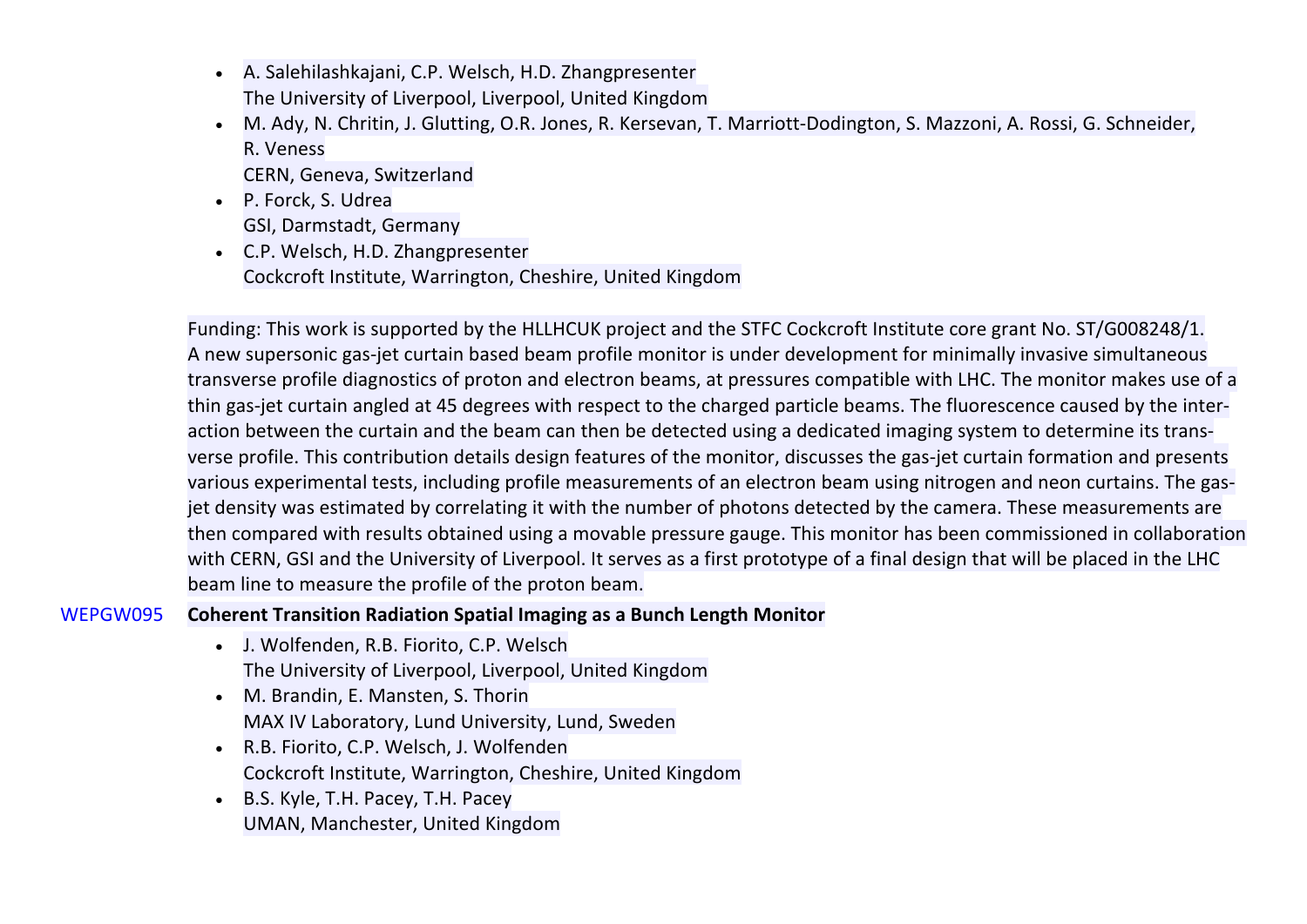- B.S. Kyle University of Manchester, Manchester, United Kingdom
- E. Mansten Lund University, Division of Atomic Physics, Lund, Sweden
- T.H. Pacey STFC/DL/ASTeC, Daresbury, Warrington, Cheshire, United Kingdom
- A.G. Shkvarunets UMD, College Park, Maryland, USA

Funding: This work was supported by the EU under Grant Agreement No. 624890 and the STFC Cockcroft Institute core Grant No. ST/G008248/1.

High-resolution bunch length measurement is a key component in the optimisation of beam quality in FELs, storage rings, and plasma-based accelerators. Simulations have shown that the profile of a coherent transition radiation (CTR) image produced by a charged particle beam is sensitive to bunch length and can thus be used as a diagnostic. This contribution presents the development progress of a novel bunch length monitor based on imaging the spatial distribution of CTR. Due to the bunch lengths studied, 10fs-100fs FWHM, the radiation of interest was in the THz range. This led to the development of a THz imaging system, which can be applied to both high and low energy electron beams. The associated benefits of this imaging distribution methodology over the typical angular distribution measurement are discussed. Building upon preliminary multi-shot proof of concept results last year, a new series of experiments have been conducted in the short pulse facility (SPF) at MAX IV. Single-shot measurements have been used to measure the exact point of maximum compression. Analysis from the proof of concept results last year, and initial results from the new measurements this year are discussed.

## WEPGW096 **Development of Supersonic Gas-Sheet-Based Beam Profile Monitors**

- H.D. Zhang, C.P. Welsch
	- Cockcroft Institute, Warrington, Cheshire, United Kingdom
- M. Ady, J. Glutting, O.R. Jones, T. Marriott-Dodington, S. Mazzoni, A. Rossi, G. Schneider, R. Veness CERN, Geneva, Switzerland
- P. Forck, S. Udrea GSI, Darmstadt, Germany
- A. Salehilashkajani, C.P. Welsch, H.D. Zhang The University of Liverpool, Liverpool, United Kingdom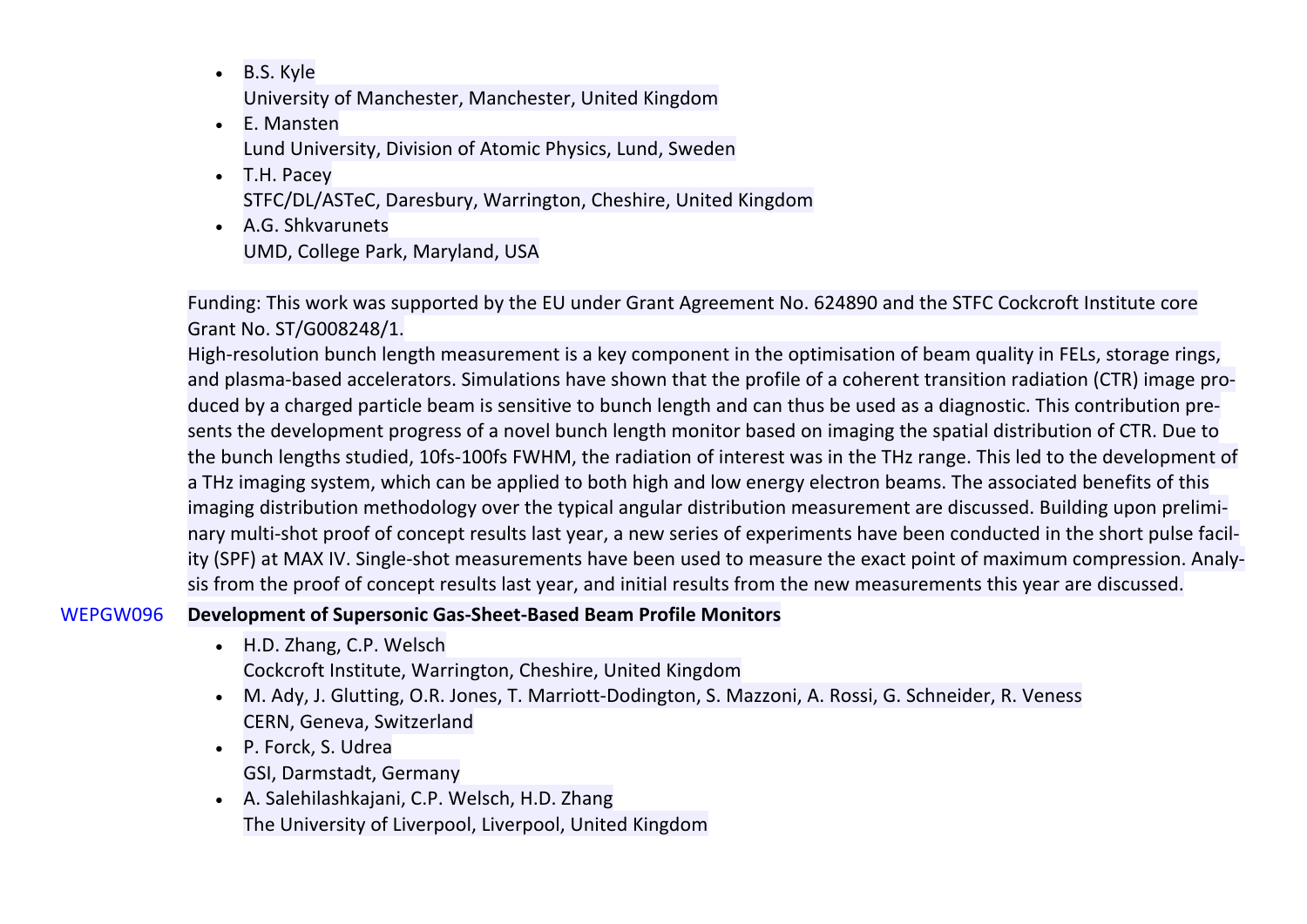Funding: HL-LHC project funded by STFC and CERN, and the STFC Cockcroft core grant No. ST/G008248/1. Non-destructive beam profile monitoring is very desirable, essentially for any particle accelerator but particularly for highenergy and high-intensity machines. Supersonic gas jet-based monitors, detecting either the ionization or fluorescence of a gas sheet interacting with the primary beam to be characterized, allow for minimally invasive measurements. They can also be used over a wide energy range, from keV to TeV beams. This contribution gives an overview of the jet-based ionization and fluorescence beam profile monitors which have been developed, built and tested at the Cockcroft Institute. It discusses gas sheet generation, vacuum considerations, choice of gas species and detection methods.

## WEPRB063 **Connection of 12 GHz High Power RF from the XBOX 1 High Gradient Test Stand to the CLEAR Electron LINAC**

- A.V. Edwards Cockcroft Institute, Lancaster University, Lancaster, United Kingdom
- N. Catalán Lasheras, S. Gonzalez Anton, G. McMonagle, S. Pitmanpresenter, B.J. Woolley, V. del Pozo Romano CERN, Meyrin, Switzerland

A new RF system is being established at XBOX1 to drive two §I{100}{MV/m} CLIC structures in the CLEAR electron linac. In the past, these structures had been powered by RF from PET structures excited by a drive beam. This drive beam is no longer available. The upgrade will reroute power from the §I{50}{MW} klystron and pulse compressor which was previously used to power the structure in XBOX1. During the upgrade, the LLRF system will be optimised to improve the modulation of the output signals and down-mixing of the returning signals to obtain accurate phase and amplitude information. The design of the improved LLRF and software, along with phase noise measurements and comparisons with the old system are made in this paper.

### WEPRB068 **Ka-Band Linearizer Studies for a Compact Light Source**

- A. Castilla, G. Burt, W.L. Millar Cockcroft Institute, Lancaster University, Lancaster, United Kingdom
- A. Latina, X. Liu, W.L. Millar, X.W. Wu, W. Wuensch CERN, Geneva, Switzerland

Funding: This project has received funding from the European Union's Horizon2020 research and innovation programme under grant agreement No 777431.

The CompactLight project is currently developing the design of a next generation hard X-ray FEL facility, based on high-gradient X-band (12 GHz) structures, bright electron photo-injectors, and compact short period undulators. However, to improve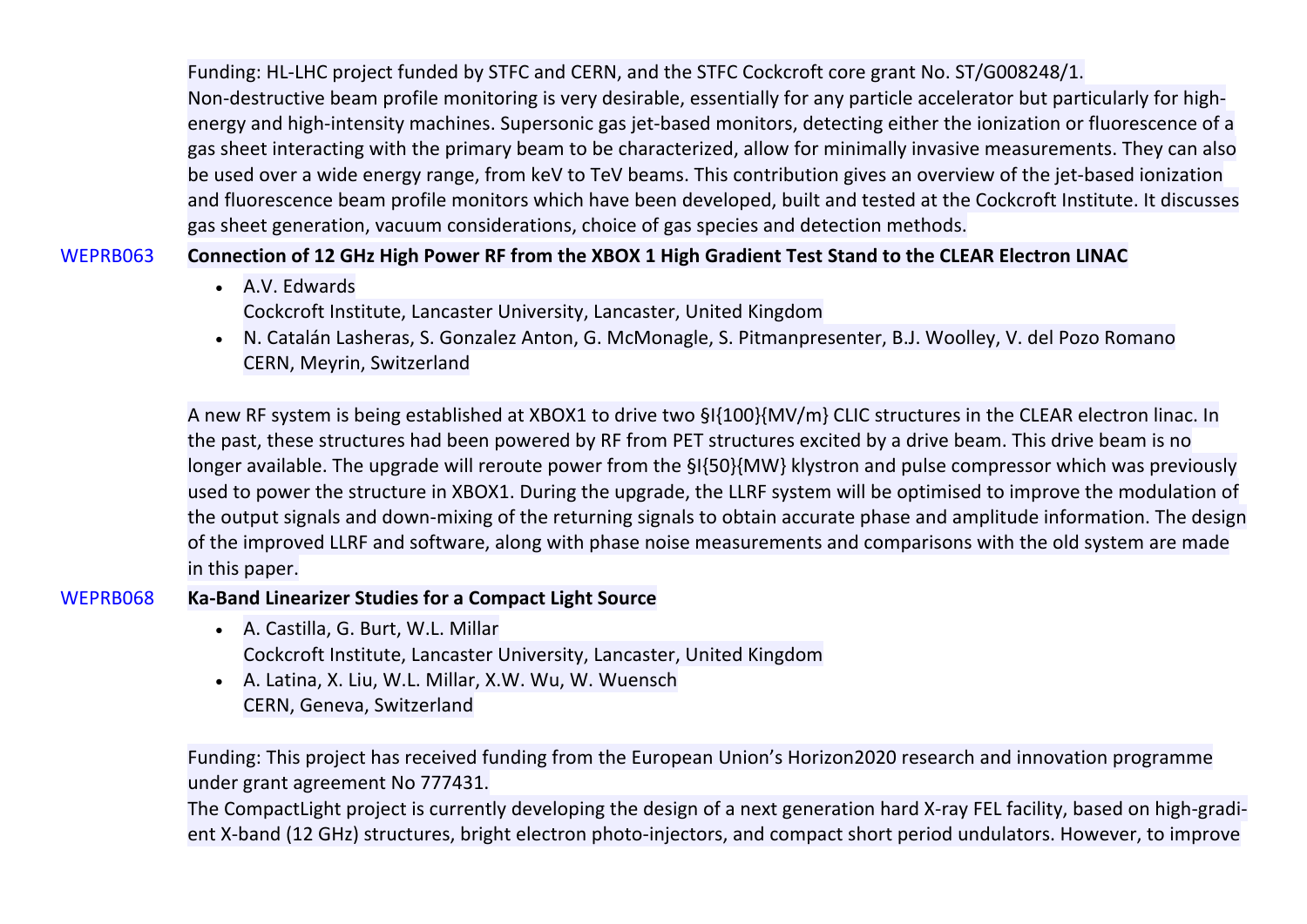the brightness limitations due to the non-linear energy spread of the electron bunches, a K-band (36 GHz) linearizer is being considered to provide a harmonic compensation during the bunch compression. In this paper, we analyze the feasibility of such linearizer.

WEPRB069 **Wakefield Suppression in a Manifold Damped and Detuned Structure for a 380 GeV CLIC Staged Design**

• N.Y. Joshi, R.M. Jones UMAN, Manchester, United Kingdom

The first stage of the Compact Linear Collider (CLIC) project aims to collide electrons and positrons at a 380 GeV center of mass energy. In the baseline design the main linacs for this staged approach are required to achieve a gradient of 72 MeV/m, with the surface electromagnetic fields (EM) and the transverse long-range wakefields bound by beam dynamics constraints. The baseline design utilizes heavy damping in a traveling wave (TW) structure. Here we report on an alternate design, which adopts moderate damping along with strong detuning of the individual cell frequencies. In the context of this Damped and Detuned Structure (DDS) design, we study Gaussian and hyperbolic secant dipole distributions, together with interleaving of successive structures, to effect long-range transverse wakefield suppression. Both analytic and modal summation approaches, in the quasi-coupled approximation, produce consistent results. In the optimisation scheme we opt for a dipole frequency bandwidth of 17.7 % (2.92 GHz)

WEPRB070 **Facile Deposition of Superconducting MgB2 Thin Films on Substrates: A Comparative Investigation of Electrochemical Deposition and Magnetron Sputtering Techniques**

- N. Misra, A.N. Hannah, R. Valizadeh STFC/DL/ASTeC, Daresbury, Warrington, Cheshire, United Kingdom
- R. Valizadeh Cockcroft Institute, Warrington, Cheshire, United Kingdom

Funding: Authors acknowledge the funding received under the Rutherford International Postdoctoral Fellowship Programme Coating of Copper cavities with a superconducting layer of MgB2 thin film is an attractive alternative to bulk Nb cavities. In this work, we investigate the application of two approaches-electrochemical deposition and magnetron sputtering of MgB2, to fabricate MgB2 films with potential accelerator applications. In the first approach, MgB2 powder dispersed in acetone was used as an electrolytic medium. Application of a DC voltage of 400 V between a graphite anode and a Copper film (serving as cathode), with the electrode distance maintained at ~2cm, resulted in the electrochemical deposition of MgB2 on the Cu surface. In an alternate approach, MgB2 in powder form was used directly for sputtering based deposition. The powder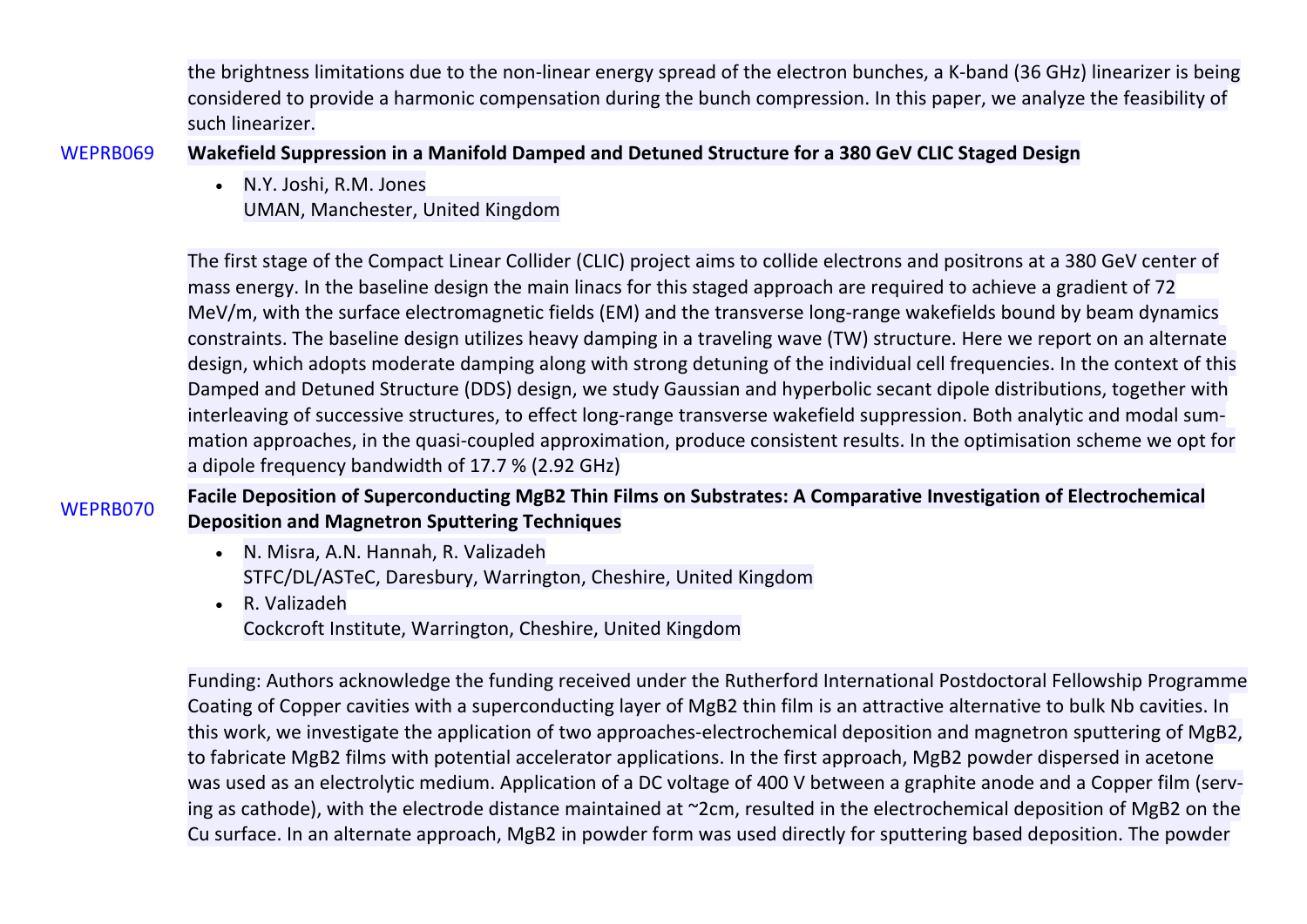was initially compacted to form a thin layer that served as the magnetron target. Application of a pulsed DC power of 25W for 4 hours yielded MgB2 thin film on Si substrates. Samples were characterized by XPS analysis to ascertain their elemental composition, which confirmed the presence of Mg and B, in addition to traces of C and O as impurities. Surface morphology was determined using SEM characterization technique. Further work to determine the superconducting properties of the samples and fine tune the deposition processes for large scale MgB2 deposition inside actual RF cavities is in progress.

## WEPRB098 **Cryogenic RF Performance of Double-Quarter Wave Cavities Equipped with HOM Filters**

- S. Verdú-Andrés, I. Ben-Zvi, Q. Wu, B. P. Xiao BNL, Upton, Long Island, New York, USA
- I. Ben-Zvi Stony Brook University, Stony Brook, USA
- G. Burt Cockcroft Institute, Lancaster University, Lancaster, United Kingdom
- G. Burt, J.A. Mitchell Lancaster University, Lancaster, United Kingdom
- R. Calaga, O. Capatina CERN, Geneva, Switzerland
- N.A. Huque, E.A. McEwen, H. Park, T. Powers JLab, Newport News, Virginia, USA
- Z. Li, A. Ratti SLAC, Menlo Park, California, USA

Funding: Work supported by US DOE through BSA LLC under contracts No. DE-AC02-98CH10886, No. DE-SC0012704, and the US LHC Accelerator Research Program (LARP) and by the EU HL-LHC Project.

Crab cavities are one of the several components included in the luminosity upgrade of the Large Hadron Collider (HL-LHC). The cavities have to provide a nominal deflecting kick of 3.4 MV per cavity while the cryogenic load per cavity stays below 5 W. Cold RF tests confirmed the required performances in bare cavities, with several cavities exceeding the required voltage by more than 50%. However, the first tests of a Double-Quarter Wave (DQW) cavity with one out of three HOM filters did not reach the required voltage. The present paper describes the studies and tests conducted on a DQW cavity with HOM filter to understand the limiting factor. The recipe to meet the performance specification and exceed the voltage requirement by more than 35% is discussed.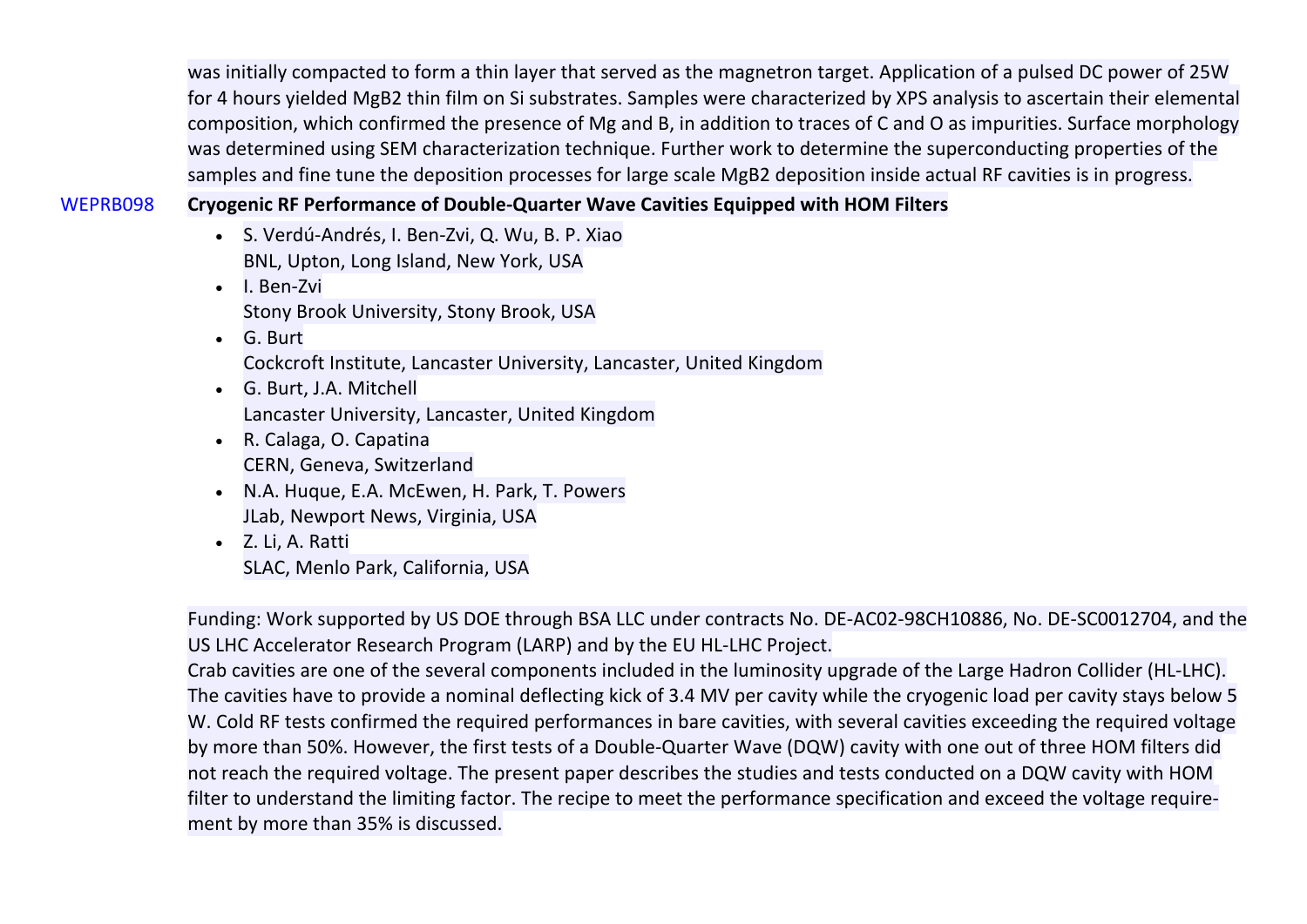#### WEPTS011 **Intra-Beam Scattering Effect in the SOLEIL Storage Ring Upgrade**

• A. Vivoli, A. Bence, P. Brunelle, A. Gamelin, L. Hoummipresenter, A. Loulergue, L.S. Nadolski, R. Nagaoka, M.- A. Tordeux SOLEIL, Gif-sur-Yvette, France

As the work on the design of the upgrade of SOLEIL storage ring advances, the study of the impact of Intra-Beam Scattering (IBS) on the equilibrium emittance is also progressing, showing a significant contribution of this effect. Different measures can be taken to mitigate the emittance dilution, like operating the machine with full transverse coupling and using harmonic cavities to increase bunch length. The calculation of the IBS effect needs then to take into account the different beam dynamics and its effect on the particle distribution. In this paper the current state of the ongoing study is presented, reporting on the results obtained for the different options considered, and comparing the results of different codes and their implicit assumptions.

#### WEPTS059 **Electron Cooling Simulations for Low Energy Storage Rings**

- B. Veglia, J.R. Hunt, J. Resta-López, V. Rodin, C.P. Welschpresenter The University of Liverpool, Liverpool, United Kingdom
- N. Biancacci, D. Gamba, A. Latina, Á. Saá Hernández CERN, Meyrin, Switzerland
- J.R. Hunt, J. Resta-López, V. Rodin, B. Veglia, C.P. Welschpresenter Cockcroft Institute, Warrington, Cheshire, United Kingdom

Funding: This project has received funding from the European Union's Horizon 2020 research and innovation programme under the Marie Skłodowska-Curie grant agreement No 721559.

Electron cooling is an effective method to reduce the phase space volume of a circulating beam of heavy particles, such as protons, antiprotons and ions in a storage ring. The Coulomb interaction between the co-moving electron beam of low temperature and the ions results in a cooling force acting on the heavy particles. This process can be described by two approaches: Dielectric theory and binary collision approximation. However, neither of these models provide a closed solution for the resulting cooling force. It is therefore necessary to find appropriate numerical approximations. Betacool and RF-Track are two beam tracking codes commonly used to simulate ion beam cooling. This contribution compares the accuracy of simulations performed using both codes by against measurements carried out at the LEIR facility at CERN. Simulations of the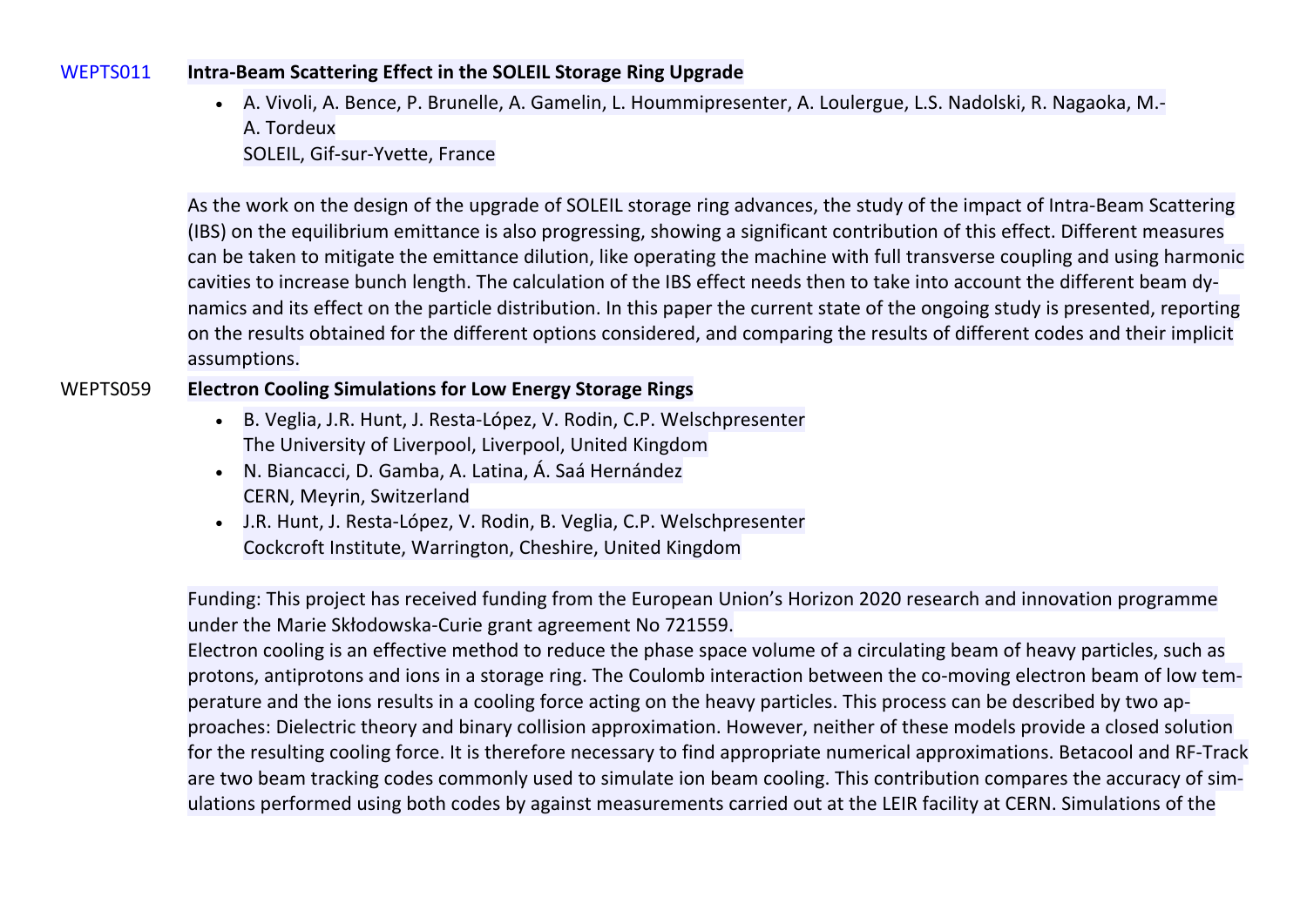resulting cooling force are presented, benchmarked against experimental data and shown to agree well. The models are then used to predict cooling performance and optimum cooler settings for the low energy antiproton storage ring ELENA.

## WEPTS060 **Multi-objective Optimization of 3D Beam Tracking in Electrostatic Beamlines**

- V. Rodin, J.R. Hunt, J. Resta-López, B. Veglia, C.P. Welschpresenter Cockcroft Institute, Warrington, Cheshire, United Kingdom
- J.R. Hunt, J. Resta-López, V. Rodin, B. Veglia, C.P. Welschpresenter The University of Liverpool, Liverpool, United Kingdom

Funding: \*This project has received funding from the European Union's Horizon 2020 research and innovation programme under the Marie Skłodowska-Curie grant agreement No 721559.

After CERN's Long Shutdown 2 (LS2) the Extra Low Energy Antiproton (ELENA) ring will begin providing extremely low energy (100 keV) antiproton beams to the antimatter experiments in the AD hall. To allow for simultaneous operation and guarantee maximum efficiency, all transfer lines will be based on electrostatic optics and short pulse (∼100 ns) deflectors. Currently, only a limited number of simulation codes allow a realistic representation of these elements, limiting the capabilities for beam quality optimization. In this contribution methods for modelling realistic electrostatic optical elements and perform 3D tracking studies through these are presented. A combination of finite element methods and experimental measurements are used along with a modified version of the G4Beamline and BMAD codes. Multi-objective optimization techniques are then applied to optimize beam transfer and beam quality at various points along the transfer lines.

## WEPTS106 **Accelerator Optimization using Big Data Science Techniques**

- C.P. Welsch Cockcroft Institute, Warrington, Cheshire, United Kingdom
- C.P. Welsch The University of Liverpool, Liverpool, United Kingdom

Funding: This project has received funding from STFC under grant reference ST/P006752/1.

Managing, analyzing and interpreting large, complex datasets and high rates of data flow is a growing challenge for many areas of science and industry. At particle accelerators and light sources, this data flow occurs both, in the experiments as well as the machine itself. The Liverpool Big Data Science Center for Doctoral Training (LIV. DAT) was established in 2017 to tackle the challenges in Monte Carlo modelling, high performance computing, machine learning and data analysis across particle, nuclear and astrophysics, as well as accelerator science. LIV. DAT is currently training 24 PHD students, making it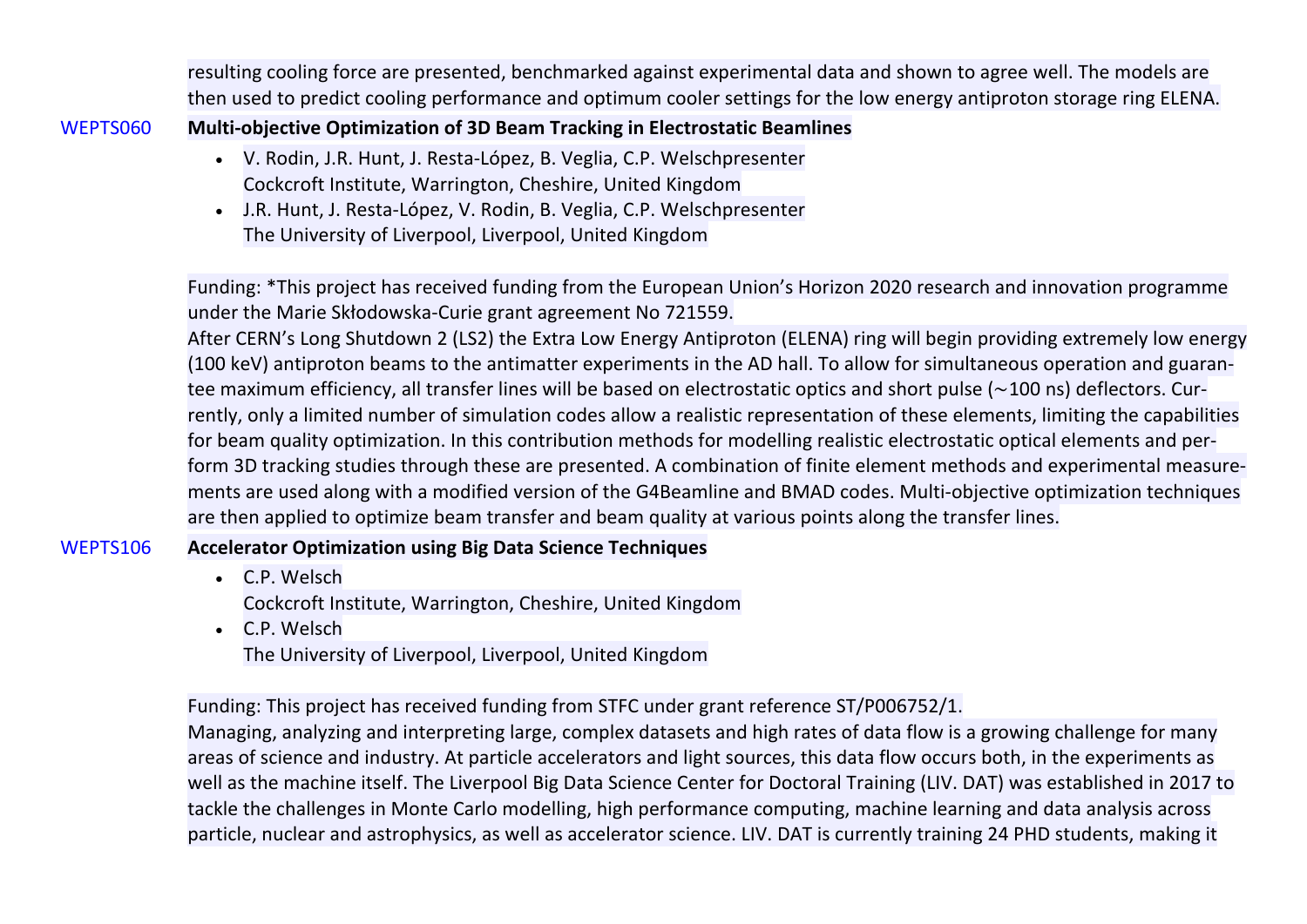one of the largest initiatives of this type in the world. This contribution presents research results obtained to date in projects that focus on the application of big data techniques within accelerator R&D.

## WEPTS107 **Designing the European Spallation Source Tuning Dump Beam Imaging System**

- M.G. Ibison, C.P. Welschpresenter Cockcroft Institute, Warrington, Cheshire, United Kingdom
- E. Adli, G. Christoforo, H. Gjersdal University of Oslo, Oslo, Norway
- M.G. Ibison, C.P. Welschpresenter The University of Liverpool, Liverpool, United Kingdom
- T.J. Shea, C.A. Thomas ESS, Lund, Sweden

# Funding: In-Kind Agreement, ESS/Norway

The first section of the European Spallation Source (ESS) to receive high-energy protons when live operation begins will be the Tuning Dump beam-line. The dump line will be used during accelerator commissioning to tune the linac, and must accept the full range of ESS energies up to 2 GeV, from 5µs probe pulse to full 2.86ms pulse length, and beam sizes up to the 250 mm limit of the physical aperture, although the allowed pulse rate will be restricted by the thermal capacity of the dump. An imaging system has been developed to view remotely the transverse beam profile in the section immediately before the dump entrance, using insertable scintillator screens. This contribution presents the principal design parameters for this system, with particular reference to the techniques used in assessing the radiation and thermal environments and their impact on the selection of locations for the imaging cameras, and the specification of the mechanical screen actuators. The predicted optical performance of the system is also summarised.

THPMP033 **Beam Characterisation Using MEDIPIX3 and EBT3 Film at the Clatterbridge Proton Therapy Beamline**

## SUSPFO110 **use link to see paper's listing under its alternate paper code**

- J.S.L. Yap, J. Resta-López, R. Schnuerer, C.P. Welsch Cockcroft Institute, Warrington, Cheshire, United Kingdom
- N.J.S. Balpresenter ASI, Amsterdam, The Netherlands
- N.J.S. Balpresenter, M. Fransen, F. Linde NIKHEF, Amsterdam, The Netherlands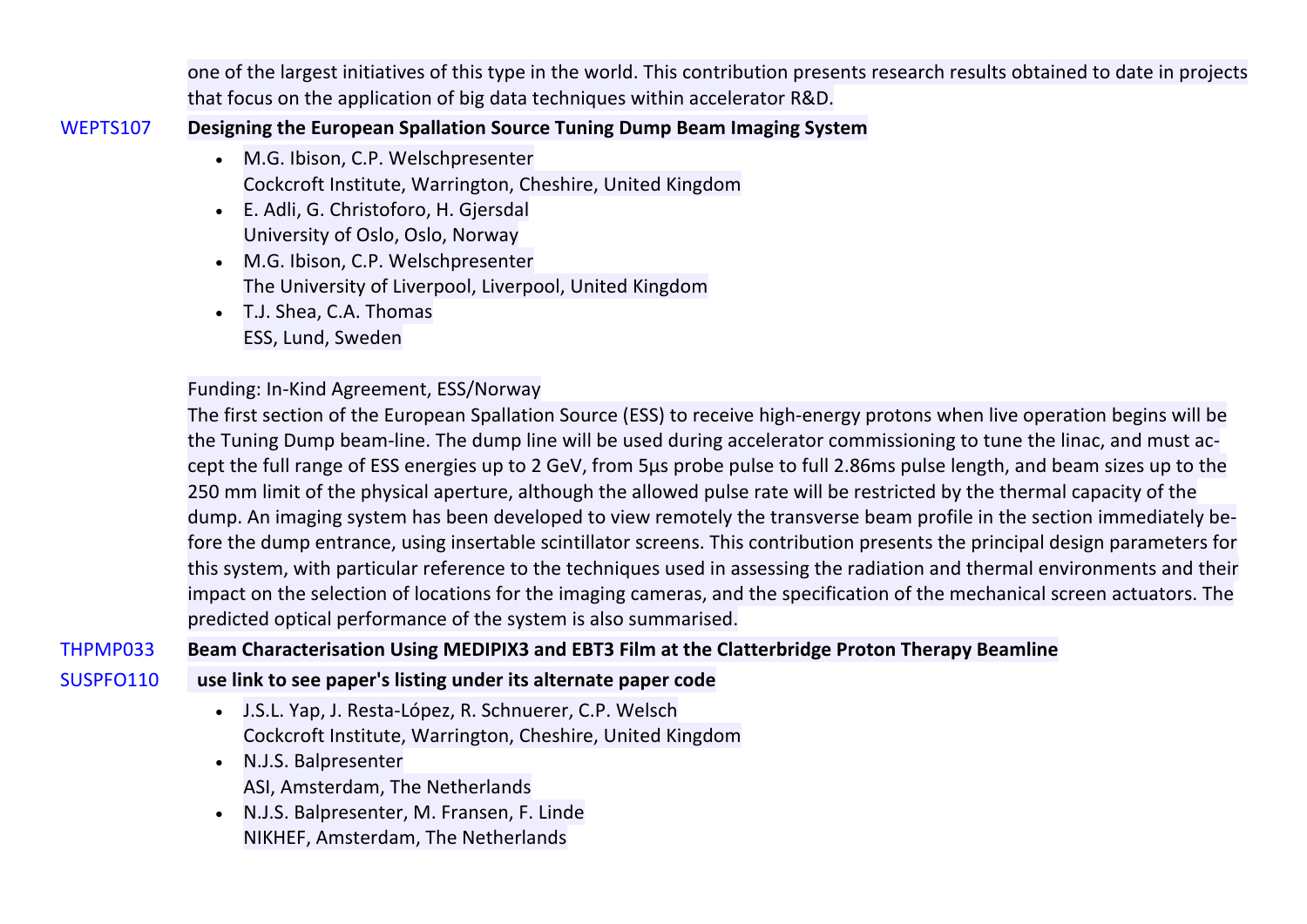- A. Kacperek The Douglas Cyclotron, The Clatterbridge Cancer Centre NHS Foundation Trust, Wirral, United Kingdom
- J.L. Parsons Cancer Research Centre, University of Liverpool, Liverpool, United Kingdom
- J. Resta-López, R. Schnuerer, C.P. Welsch The University of Liverpool, Liverpool, United Kingdom

Funding: EU FP7 grant agreement 215080, H2020 Marie Skłodowska-Curie grant agreement No 675265 - Optimization of Medical Accelerators (OMA) project and the Cockcroft Institute core grant STGA00076-01.

The Clatterbridge Cancer Centre (CCC) in the UK is a particle therapy facility providing treatment for ocular cancers using a 60 MeV passively scattered proton therapy beam. A model of the beamline using the Monte Carlo Simulation toolkit Geant4 has been developed for accurate characterisation of the beam. In order to validate the simulation, a study of the beam profiles along the delivery system is necessary. Beam profile measurements have been performed at multiple positions in the CCC beam line using both EBT3 GAFchromic film and Medipix3, a single quantum counting chip developed specifically for medical applications, typically used for x-ray detection. This is the first time its performance has been tested within a clinical, high proton flux environment. EBT3 is the current standard for conventional radiotherapy film dosimetry and was used to determine the dose and for correlation to fluence measured by Medipix3. The count rate linearity and doses recorded with Medipix3 were evaluated across the full range of available beam intensities, up to 3.12 x 1010 protons/s. The applicability of Medipix3 for proton therapy dosimetry is discussed and compared against the performance of EBT3.

## THPMP035 **Tactile Collider : Accelerator Outreach to Visually Impaired Audiences**

- R.B. Appleby, B. Jeffrey, B.S. Kyle, T.H. Pacey, H. Rafique, S.C. Tygier, R. Watson UMAN, Manchester, United Kingdom
- T. Boyd, A.L. Healy Cockcroft Institute, Lancaster University, Lancaster, United Kingdom
- C.S. Edmonds Cockcroft Institute, Warrington, Cheshire, United Kingdom
- M.T. Hibberd The University of Manchester, The Photon Science Institute, Manchester, United Kingdom

# Funding: STFC (UK)

The Large Hadron Collider (LHC) has attracted significant attention from the general public. The science of the LHC and Higgs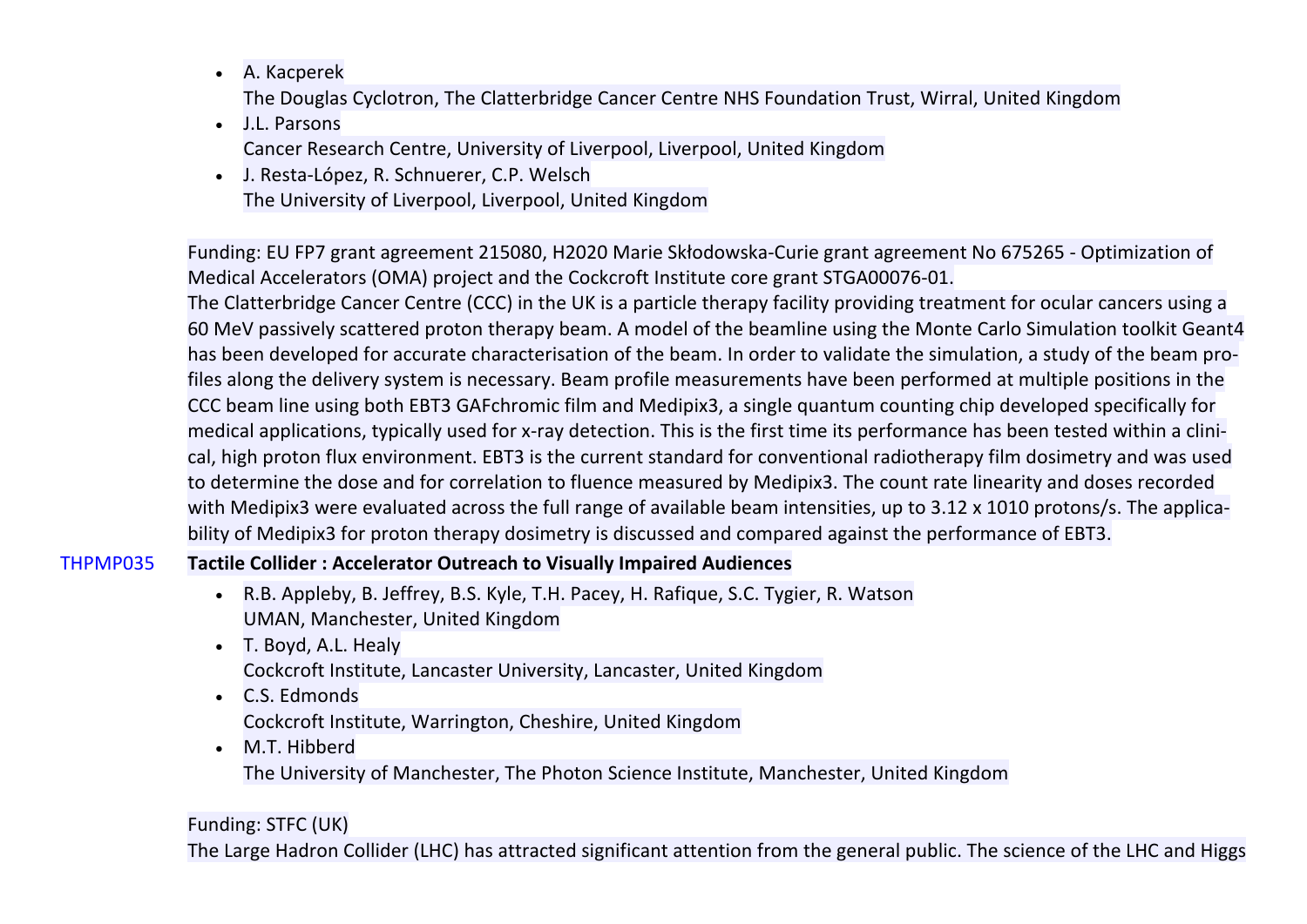Boson is primarily communicated to school children and the wider public using visual methods. As a result, people with visual impairment (VI) often have difficulty accessing scientific communications and may be culturally excluded from news of scientific progress. Tactile Collider is a multi-sensory experience that aims to communicate particle accelerator science in a way that is inclusive of audiences with VI. These experiences are delivered as a 2-hour event that has been touring the UK since 2017. In this article we present the methods and training that have been used in implementing Tactile Collider as a model for engaging children and adults with science. The event has been developed alongside experts that specialise in making learning accessible to people with VI.

## THPMP036 **Beam Dynamics of Novel Hybrid Ion Mass Analysers**

- R.B. Appleby, T. Rose UMAN, Manchester, United Kingdom
- M.R. Green, P. Nixon, K. Richardson Waters Corporation, Manchester, United Kingdom

Fourier transform (FT) mass spectrometers achieve high resolution using relatively long transient times by trapping ions and measuring the frequency of their motion (inductively) inside an electrostatic potential. By contrast, time-of-flight (ToF) mass spectrometers measure the time of flight between an initiation pulse and contact with a destructive detector positioned on a plane of space focus after flying along a predetermined route. These devices have relatively short flight times and, generally, lower resolution. A class of hybrid analysers have been proposed and studied, utilising a quadro-logarithmic potential to reflect ions multiple times past an inductive detector, with the potential for the short transient of ToF devices - and the high resolution of FT devices. In this paper we compute the ion dynamics inside such devices, tracking bunches of ions and studying induced signals.

THPMP038 **Collaborative Strategies for Meeting the Global Need for Cancer Radiation Therapy Treatment Systems**

- M. Dosanjh, P. Collier, I. Syratchev, W. Wuensch CERN, Meyrin, Switzerland
- A. Aggarwal
	- KCL, London, United Kingdom
- D. Angal-Kalinin, P.A. McIntoshpresenter, B.L. Militsyn STFC/DL/ASTeC, Daresbury, Warrington, Cheshire, United Kingdom
- R. Apsimon Cockcroft Institute, Lancaster University, Lancaster, United Kingdom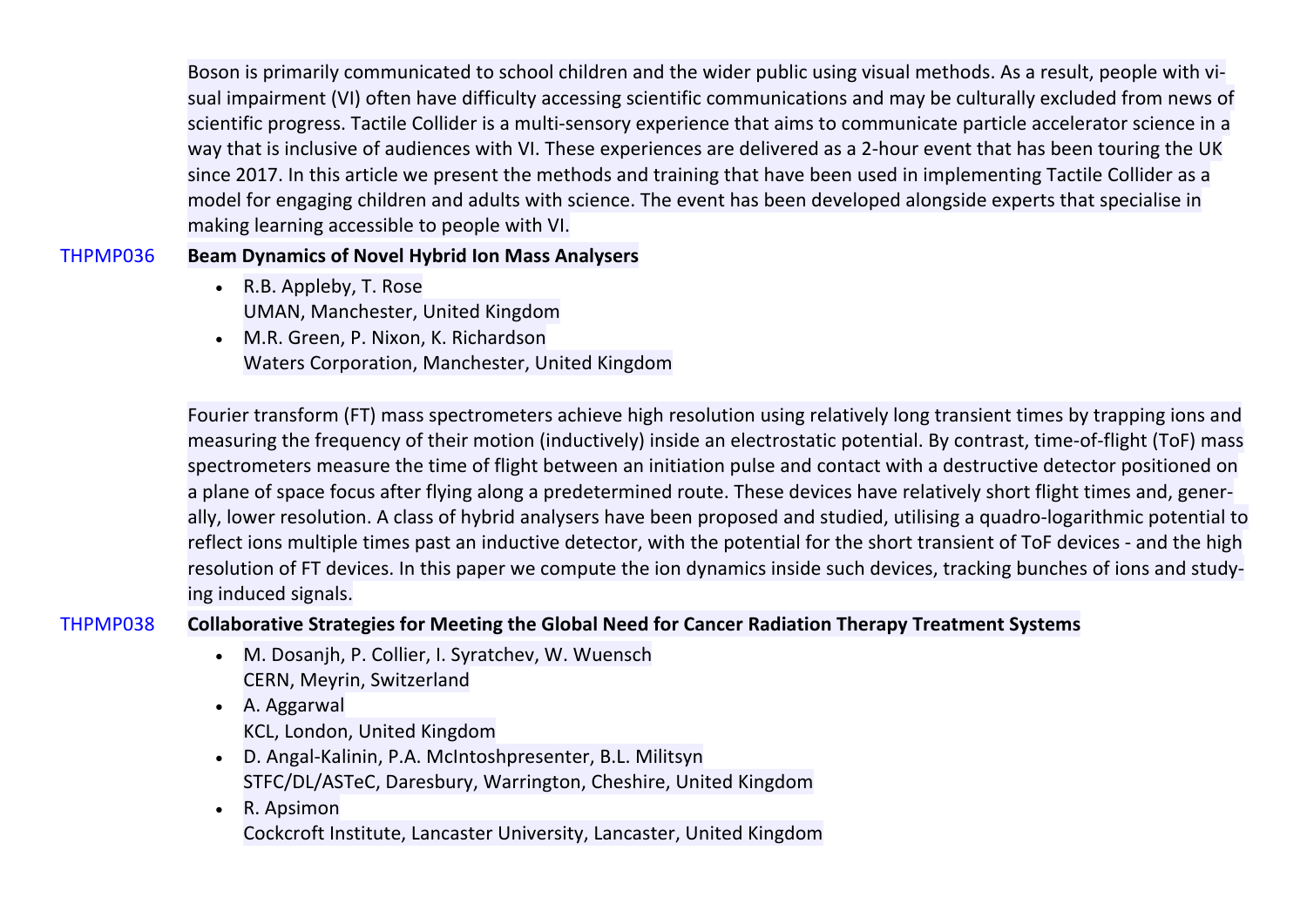- S.T. Boogert Royal Holloway, University of London, Surrey, United Kingdom
- G. Burt Lancaster University, Lancaster, United Kingdom
- N. Coleman, D.A. Pistenmaa ICEC, Washington, DC, USA
- A.W. Cross USTRAT/SUPA, Glasgow, United Kingdom
- I.V. Konoplev, S.L. Sheehy JAI, Oxford, United Kingdom

The idea of designing affordable equipment and developing sustainable infrastructures for delivering radiation treatment for patients with cancer in countries that lack resources and expertise stimulated a first International Cancer Expert Corps (ICEC) championed, CERN-hosted workshop in Geneva in November 2016. Which has since been followed by three additional workshops involving the sponsorship and support from UK Science and Technology Facilities Council (STFC). One of the major challenges in meeting this need to deliver radiotherapy in low- and middle-income countries (LMIC) is to design a linear accelerator and associated instrumentation system which can be operated in locations where general infrastructures and qualified human resources are poor or lacking, power outages and water supply fluctuations can occur frequently and where climatic conditions might be harsh and challenging. In parallel it is essential to address education, training and mentoring requirements for current, as well as future novel radiation therapy treatment (RTT) systems.

# THPMP041 **A Comparative Study of Biological Effects of Electrons and Co-60 Gamma Rays on pBR322 Plasmid DNA**

- SUSPFO119 **use link to see paper's listing under its alternate paper code**
	- K.L. Small, R.M. Jones UMAN, Manchester, United Kingdom
	- D. Angal-Kalinin, M. Surman Cockcroft Institute, Warrington, Cheshire, United Kingdom
	- A. Chadwick, N.T. Henthorn, K. Kirkby, M.J. Merchant, R. Morris, E. Santina The Christie NHS Foundation Trust, Manchester, United Kingdom
	- R. Edge Dalton Cumbrian Facility, University of Manchester, Cumbria, United Kingdom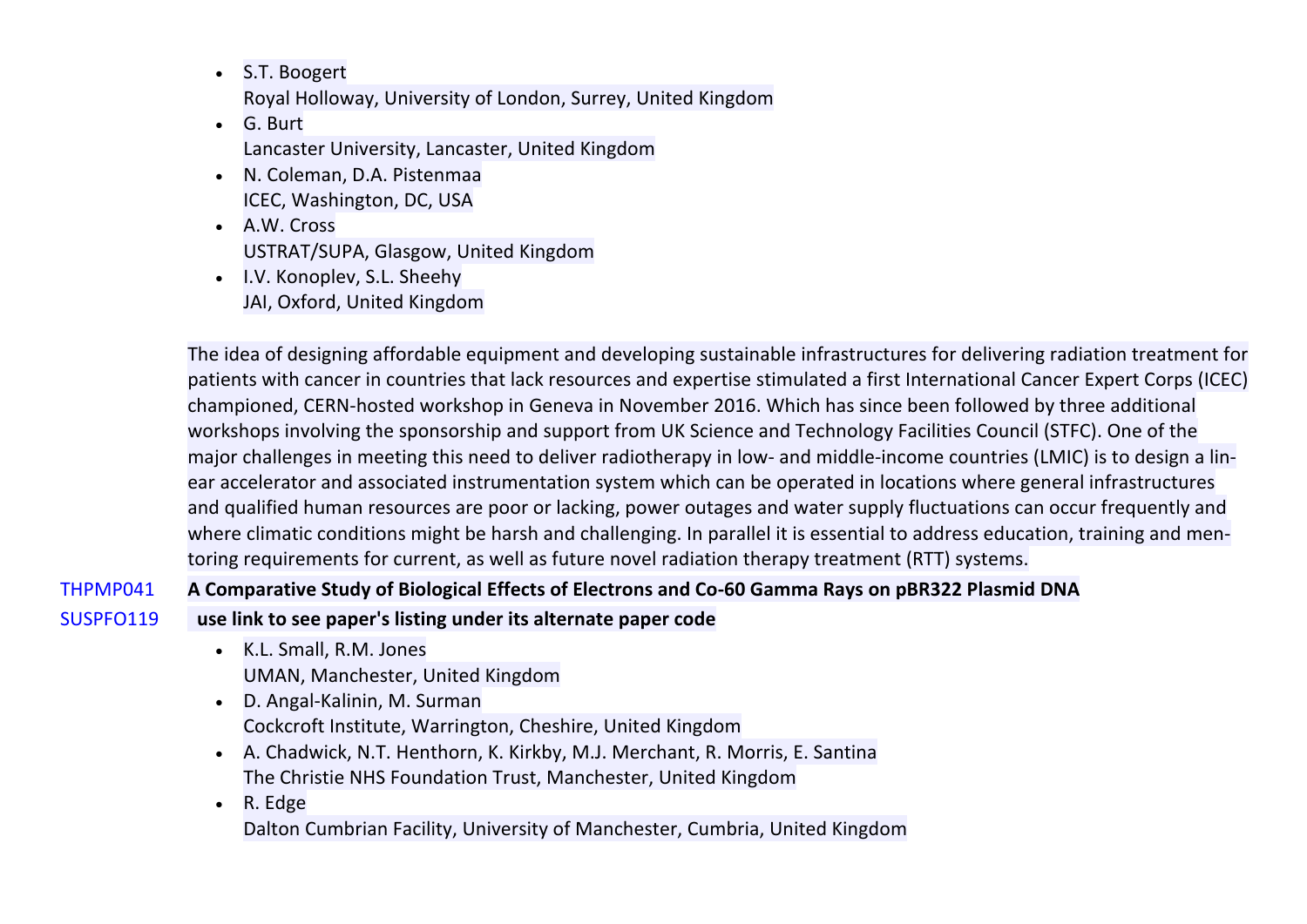• R.J. Smith STFC/DL/ASTeC, Daresbury, Warrington, Cheshire, United Kingdom

Very High-Energy Electron (VHEE) therapy is a rapidly developing field motivated by developments in high-gradient linacs. Advantages include sufficient penetration (>30 cm) for treatment of deep-seated tumours, measured insensitivity to inhomogeneities and rapid delivery time, making VHEE viable for treatment of heterogeneous regions, e.g. lung or bowel. Researchers at the University of Manchester and CERN have routinely produced accelerating gradients of ~100 MeV/m for the CLIC project. Suitable modification can result in a high gradient medical linac producing 250 MeV electrons within a treatment room. Radiobiological research for VHEE is vital to understand its use in radiotherapy and how it compares with conventional modalities. The goal of radiotherapy is to destroy tumour cells while sparing healthy cells, primarily by damaging DNA within the cancer cell. The study aim is to understand the fundamental interactions between VHEE and biological structures through plasmid irradiation studies - both computational, using the Monte Carlo GEANT4-DNA code, and experimental. Plasmid irradiation experiments have been carried out at using Co-60 gammas at the Dalton Cumbrian Facility and using 6-15 MeV electrons at the Christie NHS Foundation Trust to determine the type and quantity of damage caused to DNA by electron irradiation. These experiments are a world first in VHEE radiobiology, with further studies planned at higher energies using the CLARA and CLEAR facilities at Daresbury and CERN. These studies will also consider the effective dose range of VHEE with energy, as well as implications of damage on DNA. Research into this area of radiotherapy can provide a valuable addition to tools currently available to physicians in the fight against cancer.

## THPMP042 **Performance Optimization of Ion Beam Therapy**

- C.P. Welsch Cockcroft Institute, Warrington, Cheshire, United Kingdom
- C.P. Welsch The University of Liverpool, Liverpool, United Kingdom

Funding: This project has received funding from the European Union's Horizon 2020 research and innovation programme under the Marie SkłodowskaCurie grant agreement No 675265.

Proton beam therapy promises significant advantages over other forms of radiation therapy. However, to assure the best possible cancer care for patients further R&D into novel beam imaging and patient diagnostics, enhanced biological and physical models in Monte Carlo codes, as well as clinical facility design and optimization is required. Within the pan-European Optimization of Medical Accelerators (OMA) project collaborative research is being carried out between universities, research and clinical facilities, and industry in all of these areas. This contribution presents results from studies into low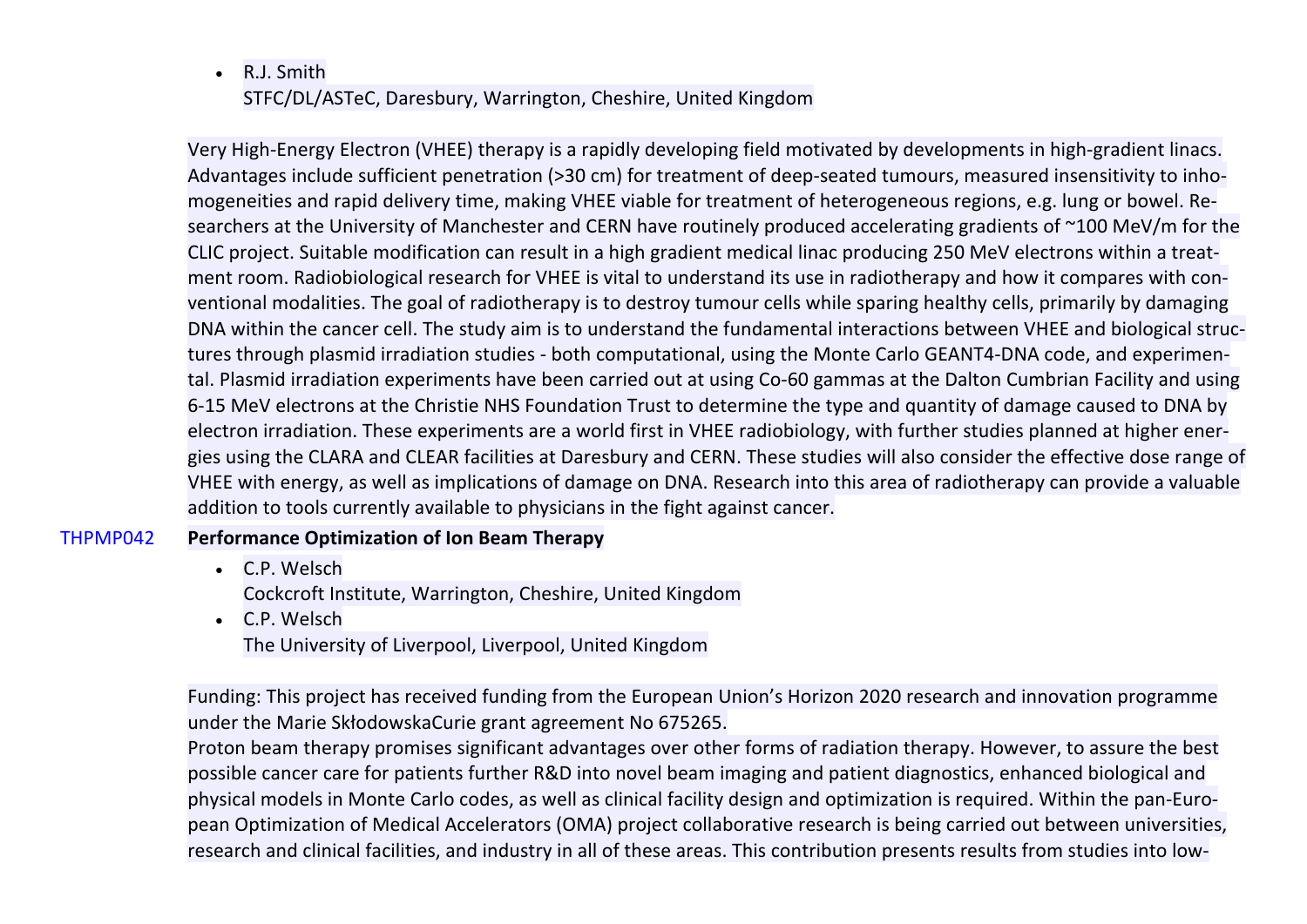intensity proton beam diagnostics, prompt gamma-based range verification in proton therapy, as well as prospects for a new proton irradiation facility for radiobiological measurements at an 18 MeV cyclotron within OMA. These results are then connected to the wider project aims of enhancing ion beam therapy. A summary of past and future events organised by the OMA consortium is also given.

## THPMP043 **Non-Invasive Beam Monitoring Using LHCb VELO With 40 MeV Protons**

- R. Schnuerer, C.P. Welsch, J.S.L. Yap, H.D. Zhangpresenter Cockcroft Institute, Warrington, Cheshire, United Kingdom
- T. Price Birmingham University, Birmingham, United Kingdom
- R. Schnuerer, C.P. Welsch, J.S.L. Yap, H.D. Zhangpresenter The University of Liverpool, Liverpool, United Kingdom
- T. Szumlak AGH, Cracow, Poland

Funding: EU grant agreements 215080 and 675265, the Cockcroft Institute core Grant (ST/G008248/1), national agency: MNiSW and NCN (UMO-2015/17/B/ST2/02904) and the Grand Challenge Network+ (EP/N027167/1). In proton beam therapy, knowledge of the detailed beam properties is essential to ensure effective dose delivery to the patient. In clinical practice, currently used interceptive ionisation chambers require daily calibration and suffer from slow response time. This contribution presents a new non-invasive method for dose online monitoring. It is based on the silicon multi-strip sensor LHCb VELO (VErtex LOcator), developed originally for the LHCb experiment at CERN. The semi-circular detector geometry offers the possibility to measure beam intensity through halo measurements without interfering with the beam core. Results from initial tests using this monitor in the 40 MeV proton beamline at the University of Birmingham, UK are shown. Synchronised with an ionisation chamber and the RF cyclotron frequency, VELO was used as online monitor by measuring the intensity in the proton beam halo and using this information as basis for 3D beam profiles. Experimental results are discussed.

# THPMP054 **Superconducting Dipole Design for a Proton Computed Tomography Gantry**

• E. Oponowicz, H.L. Owen UMAN, Manchester, United Kingdom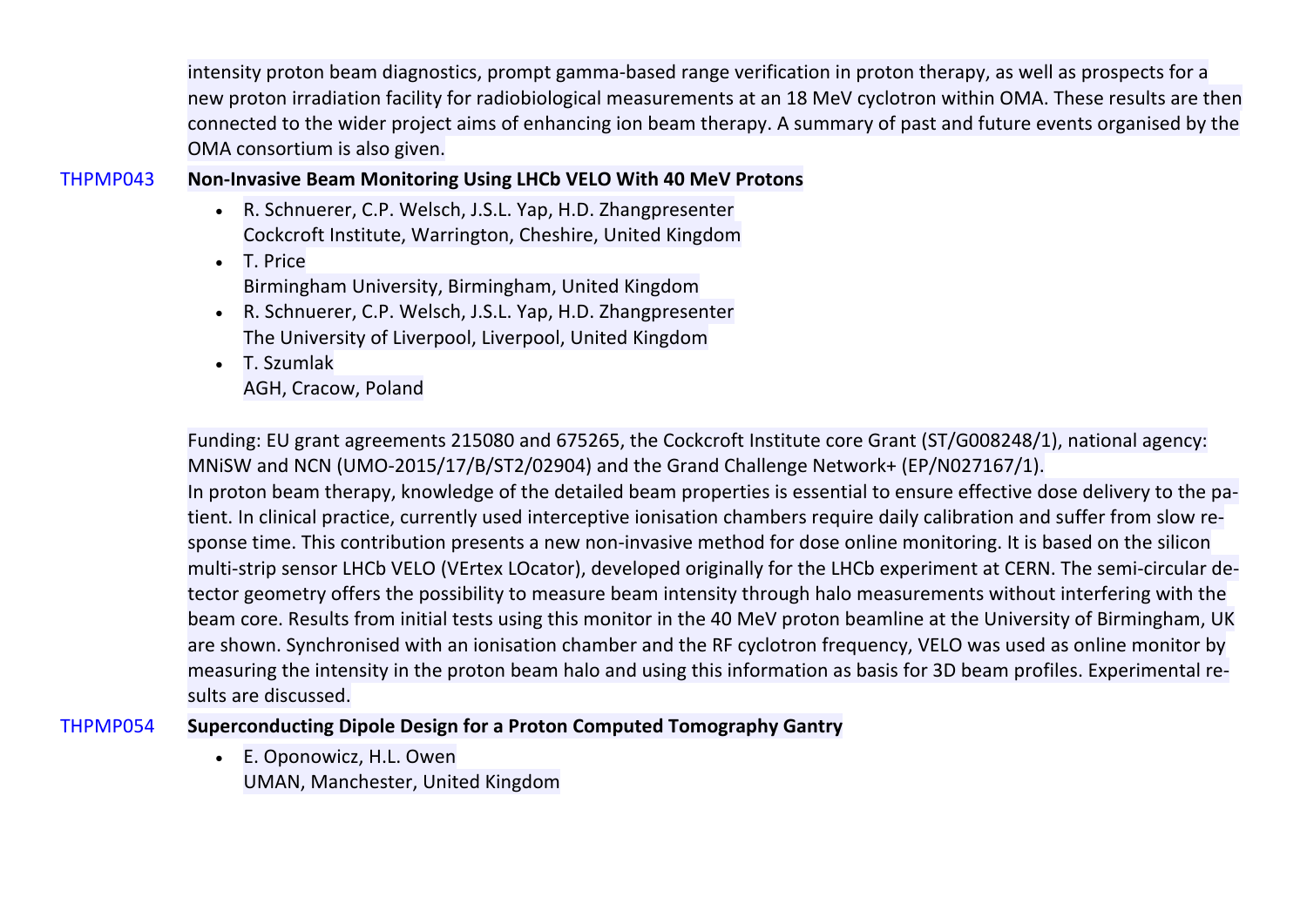Funding: This project has received funding from the European Union's Horizon 2020 research and innovation programme under the MSC grant agreement No 675265, OMA - Optimization of Medical Accelerators.

Proton computed tomography aims to increase the accuracy of proton treatment planning by directly measuring proton stopping power. This imaging technique requires a proton beam of 330 MeV incident kinetic energy for adult patients. Employing superconducting technology in the beam delivery system allows it to be of comparable size to a conventional proton therapy gantry. A superconducting bending magnet design for a proton computed tomography gantry is proposed in this paper. The 30 deg, 3.9 T canted-cosine-theta dipole wound with NbTi wires is used to steer 330 MeV protons in an isocentric beam delivery system which rotates around the patient. Two methods of magnetic field shielding are compared in the context of proton therapy facility requirements; traditional passive shielding with an iron yoke placed around the magnet and an active shielding option utilising extra layers of the superconducting coil.

## THPGW010 **ATHENA - The Laser-Plasma Accelerator Project of the Helmholtz Association**

- R.W. Aßmann, R. Brinkmann, F. Burkart, U. Dorda, A. Ferran Pousa, K. Flöttmann, T. Heinemann, M. Krasilnikov, B. Marchetti, J. Osterhoff, E. Panofski, E.N. Svystun, P.A. Walker DESY, Hamburg, Germany
- D. Albach, E. Beyreuther, M.H. Bussmann, J.P. Couperus, A.D. Debus, A. Irman, T. Kluge, S. Kraft, F. Kroll, M. Löser, J. Metzkes, H.P. Schlenvoigt, U. Schramm, M. Siebold, K. Zeil HZDR, Dresden, Germany
- V. Bagnoud, D. Schumacher GSI, Darmstadt, Germany
- J. Bahrdt, W. Frentrup, S. Gottschlich, S. Grimmer, M. Huck, J.G. Hwang, T. Kamps, C. Kuhn, A. Meseck, C. Rethfeldt, M. Scheer

HZB, Berlin, Germany

- A. Bernhard, E. Bründermann, K. Damminsek, S. Funkner, B. Härer, A.-S. Müller, M.J. Nasse, G. Niehues, A.I. Papash, R. Ruprecht, M. Schuh, J.L. Steinmann KIT, Karlsruhe, Germany
- C. Brabetz IAP, Frankfurt am Main, Germany
- M. Büscher, A. Lehrach FZJ, Jülich, Germany
- M. Groß, O. Lishilin, G. Loisch, A. Oppelt, H.J. Qian, F. Stephan DESY Zeuthen, Zeuthen, Germany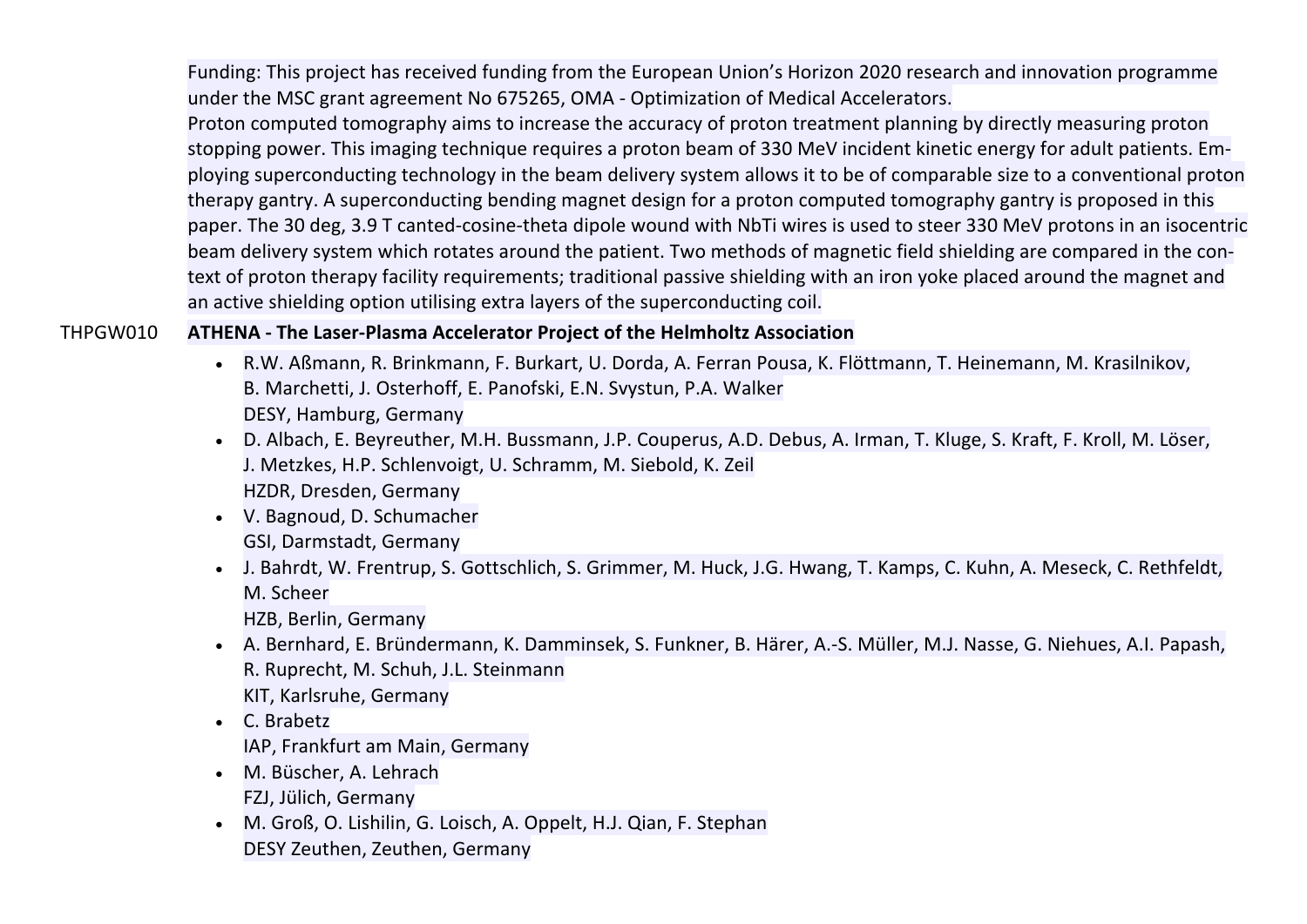- F.J. Grüner, A.R. Maier University of Hamburg, Institut für Experimentalphysik, Hamburg, Germany
- A.F. Habib, B. Hidding, G.G. Manahan, P. McKenna, B.W.J. MᶜNeil, Z.M. Sheng USTRAT/SUPA, Glasgow, United Kingdom
- M. Kaluza, M.B. Schwab, A. Sävert IOQ, Jena, Germany

The accelerator centers in the Helmholtz association perform since 2012 a dedicated accelerator R&D program (ARD) with four pillars, one of them being novel accelerators, in particular plasma accelerators. The involved centers DESY, GSI, HZB, HZDR, FZJ, KIT, together with the Helmholtz institute Jena, University Hamburg and University Strathclyde, have proposed the ATHENA project (Accelerator Technology HElmholtz iNfrAstructure) for the development of laser plasma accelerators with the ultimate goal of compact applications. The project will combine the technical capabilities of the partners, worldclass R&D infrastructure and experience in user facilities in an inter-disciplinary environment. The ATHENA project has received full funding and was put into operation during 2018. During the construction phase the consortium will upgrade the R&D infrastructure in the involved Helmholtz partners in a coordinated effort and will set up two common laser plasma accelerator flagship projects in Germany: a laser-plasma electron accelerator at a DESY site and a laser-plasma hadron accelerator at a HZDR site. During the ATHENA operational phase from 2022 onwards various applications will be developed, including an FEL line, X ray based medical imaging, material testing, higher flux irradiation of tumors and high energy density physics. The paper describes the setup and goals of the ATHENA project.

## THPGW070 **Design of the Cockcroft Beamline: Adjustable Transport of Laser Wakefield Electrons to an Undulator**

## SUSPFO114 **use link to see paper's listing under its alternate paper code**

- K.A. Dewhurst, H.L. Owen UMAN, Manchester, United Kingdom
- E. Brunetti, D.A. Jaroszynski, S.M. Wiggins USTRAT/SUPA, Glasgow, United Kingdom
- B.D. Muratori STFC/DL/ASTeC, Daresbury, Warrington, Cheshire, United Kingdom
- M.J. de Loos, S.B. van der Geer Pulsar Physics, Eindhoven, The Netherlands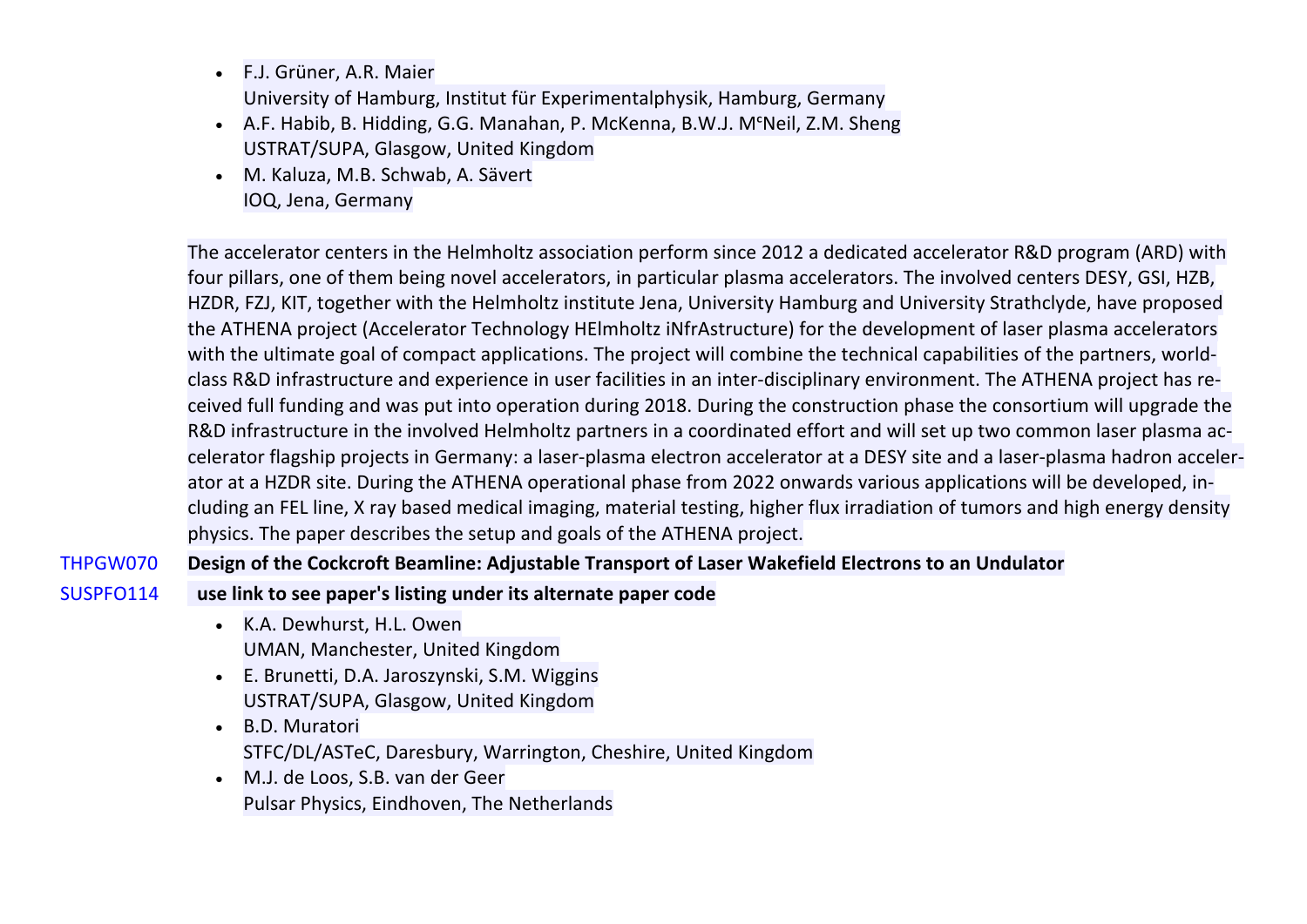Funding: Work supported by U.K. STFC (Grant No. ST/G008248/1), EuPRAXIA (Grant No. 653782), ECs LASERLAB-EUROPE (Grant No. 654148), U.K. EPSRC (Grant No. EP/J018171/1, EP/J500094/1 and EP/N028694/1).

The Cockcroft Beamline is being designed to transport 1 GeV electrons from a laser wakefield accelerator (LWFA) to an undulator at the Scottish Centre for the Application of Plasma-based Accelerators (SCAPA) in Glasgow, UK. To demonstrate undulator radiation in the X-ray spectral region and potentially free electron laser (FEL) gain, electrons should be transported between the LWFA and the undulators with high fidelity. In this paper we present the design of an adjustable beam line to transport LWFA electrons to the undulator for a range of energies, from 0.5 GeV to 1 GeV, while preserving the electron beam properties and matching the undulator-beam coupling.

## THPGW072 **Seeded Self-Modulation of Transversely Asymmetric Long Proton Beams in Plasma**

- T. A. Perera, C.P. Welschpresenter The University of Liverpool, Liverpool, United Kingdom
- P. Muggli MPI-P, München, Germany
- T. A. Perera, C.P. Welschpresenter Cockcroft Institute, Warrington, Cheshire, United Kingdom

Funding: This work is supported by Science and Technology Facilities Council grant ST/P006752/1.

The AWAKE experiment at CERN recently demonstrated the world's first acceleration of electrons in a proton-driven plasma wakefield accelerator\*. Such accelerators show great promise for a new generation of linear e-p colliders using ~1-10 GV/m accelerating fields. Effectively driving a wakefield requires 100-fold self-modulation of the 12 cm Super Proton Synchrotron (SPS) proton beam using a plasma-driven process which must be care-fully controlled to saturation. Previous works have modelled this process assuming azimuthal symmetry of the transverse spatial and momentum profiles \*\*, \*\*\*. In this work, 3D particle-in-cell simulations are used to model the self-modulation of such non-round beams. Implications of such effects for efficiently sustaining resonant wakefields are examined.

\* Adli, E., et. al. (2018). Nature, 561(7723), 363-367.

\*\* Lotov, K. V. (2015). Physics of Plasmas, 22(10), 103110.

\*\*\* Schroeder, C. B., et. al. (2011). Phys. Rev. Lett., 107(14).

# THPRB097 **Analysis of RF System Stability on CLARA**

• N.Y. Joshi, J.K. Jones, A.J. Moss, E.W. Snedden, A.E. Wheelhouse STFC/DL/ASTeC, Daresbury, Warrington, Cheshire, United Kingdom